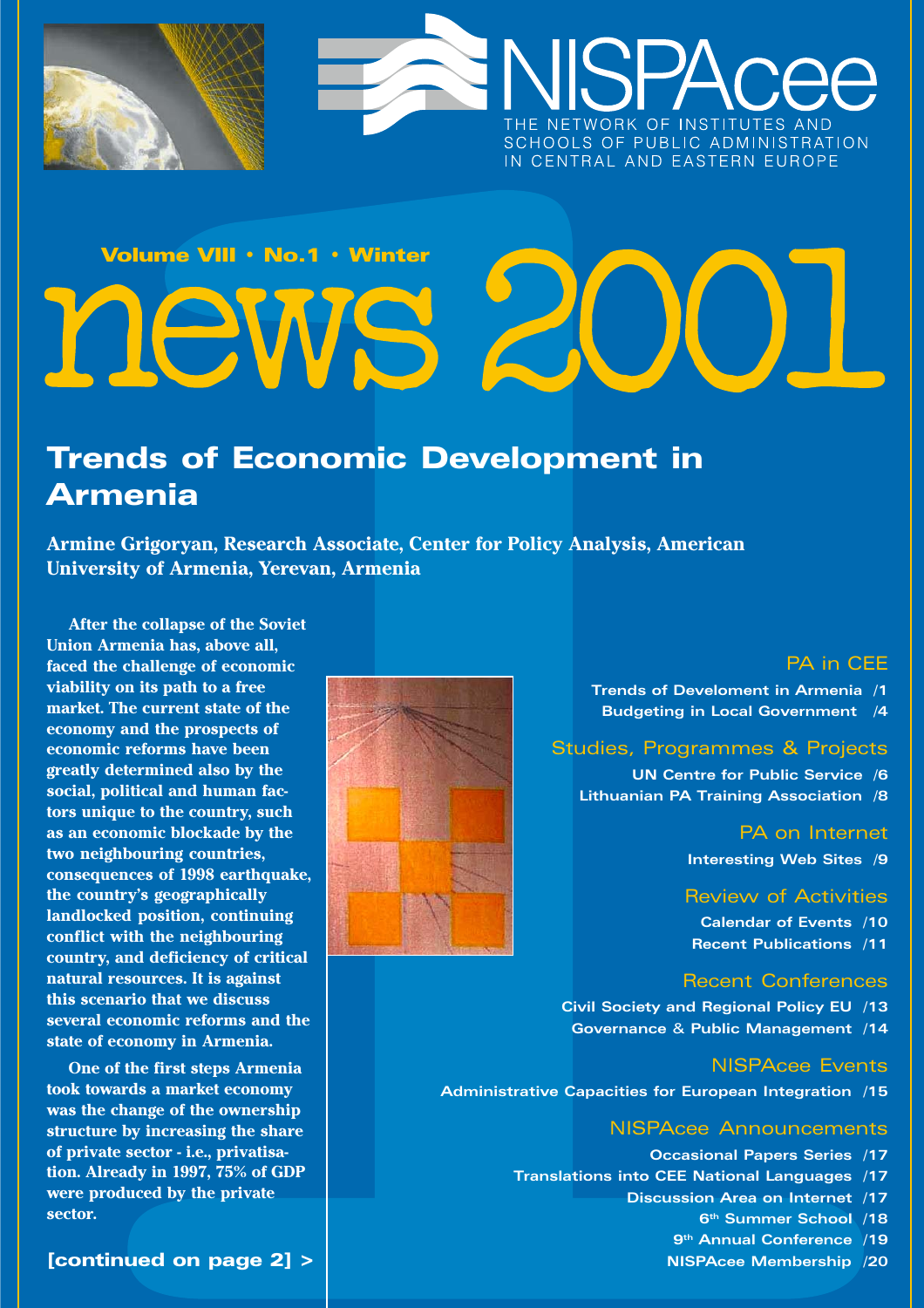### >[continued from page 1]

As of June 2000, of 2073 medium and large-size enterprises approved by government decree for privatisation, eight are in process of privatisation, 326 have failed to be privatised, and for 1533 privatisation has been completed. (As for the dynamics of privatisation, 1460 enterprises were privatised in 1998, 1514 in 1999 and 1533 by June 2000).

The speed of privatisation in Armenia has differed across sectors of the economy: Armenia was the first of the former Soviet republics to privatise land within a very short time period, and now 90% of it is privately owned. Privatisation of state-owned enterprises has been more gradual. However, almost no (further) investments have been made to re-structure these enterprises and these enterprises do not adhere to hard budget constraints. Only  $10\%$  of the large and 25-30% of the small and medium size enterprises function at their full capacity.

In Armenia price liberalisation shocks proceeded in four stages. First, fuel-energy and raw material prices were raised to international levels. Later followed price increases on most goods and services, and eventually (in 1994) - on bread, electricity and medicine. The government plans to continue a price liberalisation policy and elimination of controlled prices such as for bread, heating, house rents, public utilities, and to keep control of only a few food items. But, in order not to aggravate social hardship, the government continues to subsidise also public services, public construction and urban transportation.

De-monopolisation of the economy and the creation of a competitive market go hand in hand with the price liberalisation in a market oriented reform. De-monopolisation process cannot be considered completed in Armenia. It is difficult to give official estimates in this sphere, but there still is a monopoly in such businesses like cigarette production, telecommunication, import of gasoline and spirit, and the print and its distribution industries (the latter two are state monopolies).

Fiscal responsibility of the government is one of the critical preconditions of successful transition. Based on various estimates we can argue that one of the less successful points of the government's economic policy has been and remains its fiscal responsibility. First, the state is running a big, annually increasing budget deficit: In 1998 the deficit comprised of 2.1% of GDP, in 1999 it had reached 5.7% of GDP, and this year de facto deficit approximates 8% of GDP.

The external debt of the government is growing at a fast rate as well, approaching the 50% permitted limit: In 1998 the debt outstanding comprised of 38.9% of GDP, in 1999 - 45.4% of GDP, while only for the second quarter of 2000 the estimate is 44.5%. The other part of the government's fiscal responsibility is an effective tax system, which includes both the discipline of collecting taxes and the optimum tax rate. One of the staggering points in the economy is optimal tax collection and the size of the shadow economy. First, no considerable change is observed over years in the share of tax revenues in

GDP: In 1998 the share of tax revenues in GDP was 16.6% (total revenue/GDP ratio was 18.1%), while, in comparison, the mean for CEE countries for the same year is estimated to be 25%. In 1999 total revenues comprised of 17.1% of GDP, with tax revenues comprising of 85.1% of total revenues, in 2000 total revenue/GDP ratio is 20.1%. The reason is the large  $\frac{1}{2}$  tax gap or tax arrears – i.e., potential taxes not collected, that have lingered over the vears. In 1998 tax arrears equalled 35 billion Armenian Drams (AMD), in 1999 this figure increased to 48 billion, while by the  $2<sup>nd</sup>$  quarter of 2000 it has mounted to 53 billion AMD. In 1996 the size of the informal economy in GDP was estimated to be 52% (while 28% and 39% in CEE and NIS countries.) Some high-ranking officials of Armenia report that currently about 40% to 60% of the economy is in the informal sector.

Small and medium size businesses in Armenia complain about unfavourable tax rates, stating that they cannot be profitable if they fully pay taxes. "A considerable number of enterprises  $(65-70%)$  hide, or intend to hide more than 50% of their income thus indicating an expansion of the shadow economy".

Finally, a country transforming to a market-oriented economy should have a sound social safety net, since the collapse of the economy, privatisation, liberalisation of prices, etc., have created a huge army of vulnerable social groups. The social safety net can hardly be estimated as adequate in Armenia, and poverty is a serious concern and problem for the country. The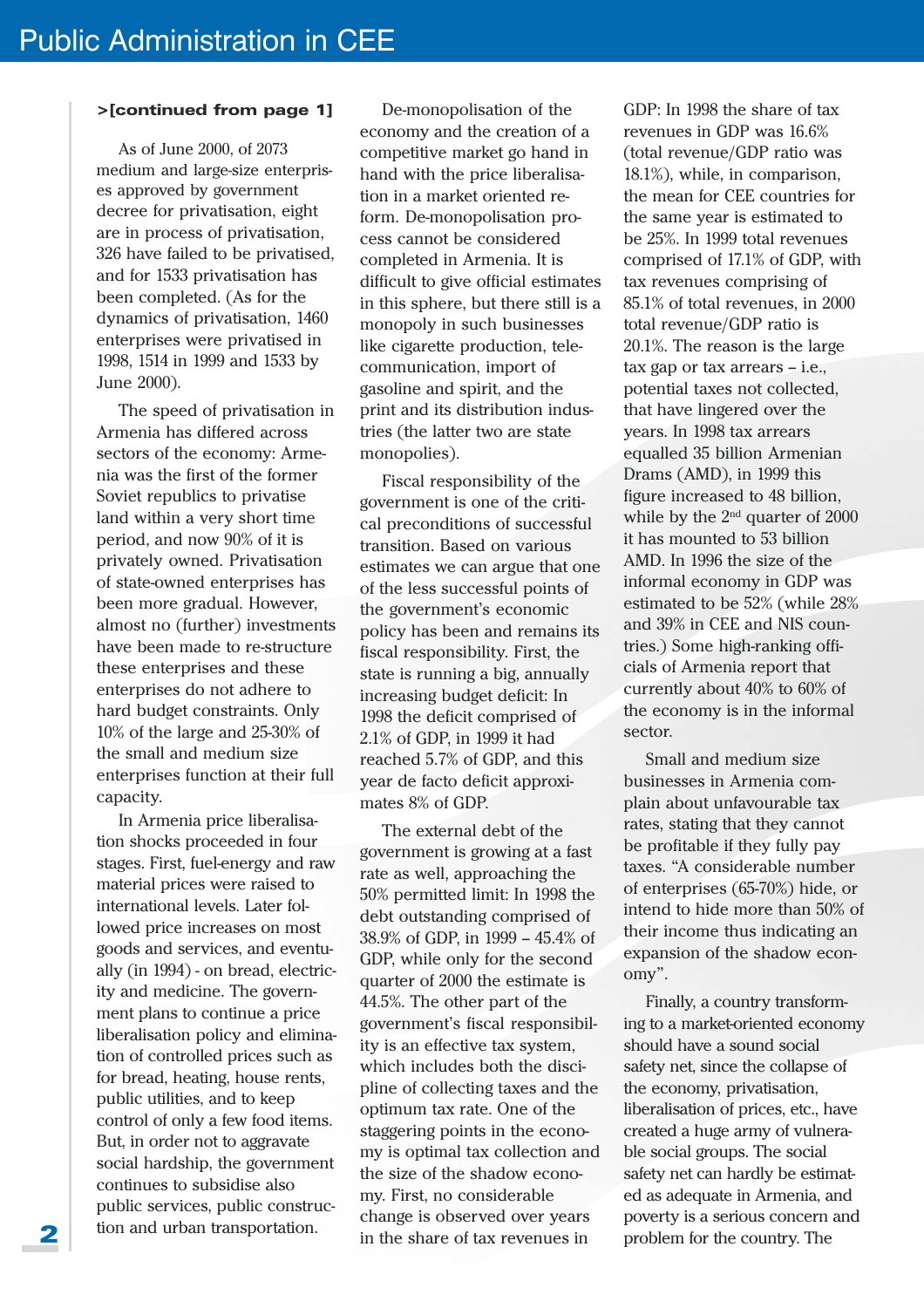# anews

government has recently changed the social payment system into a unified monthly payment on family basis (The various types of social payments in the past – unemployment assistance, payments to orphans and single people, payment to single mothers, are abandoned for the new system of poverty allowance). This money is however negligible and cannot alleviate poverty in Armenia. Today 80 to 85 % of the population in Armenia are on or below poverty level (90% of the population consider themselves socially vulnerable). The real unemployment level is from 25% to 28%, if we consider the hidden unemployment level as well. The level of underemployment (especially in the public sector) is very high, and there is great social-economic polarisation: 90% of the country's private wealth belongs to less than 10% of the population. Average monthly wage is half than is necessary for the minimum subsistence level calculated to be 50 - 60 USD.

Although economic reforms have been put into execution in the country, it is difficult to make future predictions as to what are the economic perspectives of Armenia. The low level of investments that could have a catalytic effect on the economy persists in a situation of high level of unemployment, underemployment and poverty, increasing budget deficit and outstanding debt. The govern-



ment faces a fiscal dilemma and coping with it will need the effective implementation of comprehensive steps-which basically means working out a comprehensive package of an economic policy. However, such policy can be effective only if it is tuned by similarly comprehensive political reforms towards a free and democratic state that practices strong Rule of Law and Human Rights. This is the guarantee for the success of economic reforms today and a strong economy in future. No doubt such a foundation has been laid by Armenia's accession to the Council of Europe this year.

### **References**

- 1. Armenia Human Development Report 1995
- 2. Human Development Report, Armenia 1988: The Role of the State
- 3. Tacis: Economic Trends, Monthly Issue, Armenia. November 1998.
- 4. Tacis: Economic Trends Quarterly Issue, Armenia, April - June 2000.
- 5. Ministry of Finance and Economy, Debt Management Department: Sheet: Indicators: External Debt of Armenia
- 6. CEE/NIS Fiscal Review and Assessment. Draft Second **Ouarterly, Country Profiles.** (1999) The Barents Group LLC.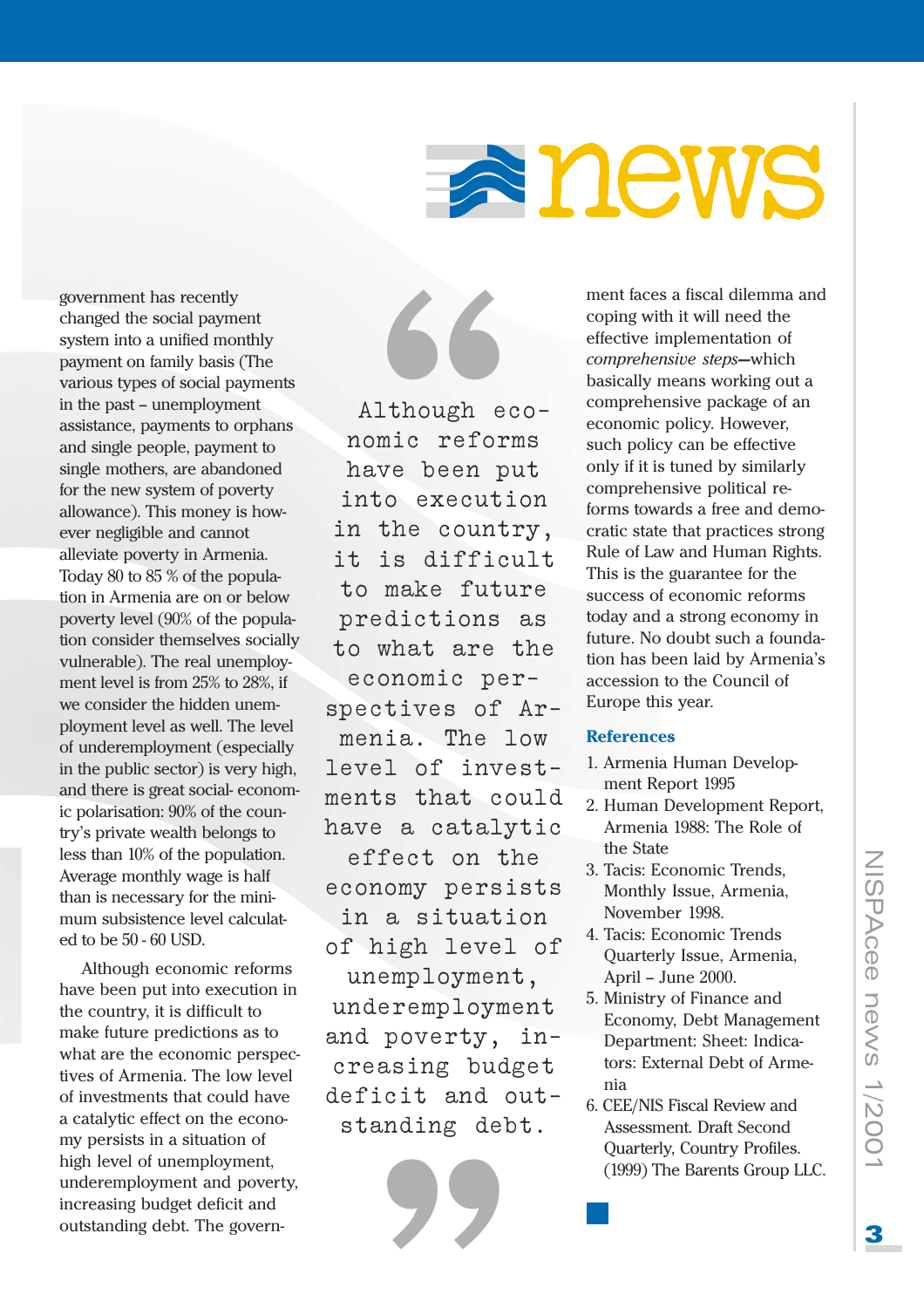# **Budgeting in Local Government in Russia**

Alexander I. Kuzmin, Ural Academy of Civil Service Sergei S. Pushkarev, Ural State University, Yekaterinburg, Russia

### **Municipal revolution in Russia**

In 1992-1996, after disbanding a network of raion and city Soviets and adopting a set of laws on local government, a municipal revolution took place in Russia. The revolutionary process involved developing a discrete economic and legal framework of life, creating new system of governing bodies at the local level, developing its own tax base and establishing intergovernmental budget relations. In addition the creating of a network of educational institutions for preparing professional public employees and establishing a tradition of electing representative bodies and mayors. The process of delegating authority from the federal centre to regions and from regions to localities has started.

In 1993-1997, there were examples of the success of local governments under market conditions in Russia, but huge territorial and social inequalities have developed: municipalities with export-oriented major industries were much more successful than the rural or Far North municipalities. Economic hardship and the privatisation process have led to the transfer of all social infrastructure from plants and factories to municipalities, which increased the budget burden by dozens of times. Parallel with that the federal centre imposed "unfunded mandates" to deal with urgent social problems on regions and municipalities (see table 1).

All these developments prove the need in effective and autonomous

municipal budgets in order to counteract monopolistic actions of higher authorities and big businesses in politics and economy and create a basis for stable local economic development.

### **Legal environment and** institutional framework

There are more than 80 federal legal acts and norms regulating the budgetary process in Russia. The total number of the regulations prescribing the budgetary process in a municipality is about two hundred documents. Quite clearly, it does not help make local budgetary process more effective. In general, the normative basis of local government budgeting in Russia is characterized by tangled and contradictory basic normative acts, instability of tax laws, and the widespread practice of long lasting inter-budgetary law suits between regional and local governments which should have been reduced after the enactment of the budget code and tax code in the year 2000.

On the whole, the institutional system has three levels divided into three branches. However, the separation of powers is unclear. The following institutions deal with local government budgetary issues:

• Federal governmental institutions and structures: the president, the government and its ministries, state committees, State Duma and **Federation Council, Oversight Accounting Board, the Central** Bank, State Treasury, Federal

Foundation for Region's Financial Support, Federal Foundation for Municipalities' Financial Support, State Tax Directorate, tax police, etc.

- The level of subjects of the federation and federal districts: governors and regional governments, presidents and governments of republics, presidential representatives in the seven federal districts, regional Dumas and Congresses, governments of cities with dual status (as subjects of federation and municipalities) - Moscow and St. Petersburg.
- The level of local self-government: local executive and representative bodies of power in municipalities. City Dumas, mayors and city administrations, municipal departments and agencies that participate in the budgetary process.
- Major governmental non-budgetary funds have a major influence on the municipal budgetary process. These funds include social security fund, the Russian pension fund, regional medical insurance fund and the state employment fund.
- State-owned and private enterprises involved in local budgeting process through contracting out and municipal orders. Authorised banks, municipal insurance agencies, municipal non-governmental pension funds, charity foundations may also be involved.
- Other public associations and organisations. Obviously, having

Table 1. Regional and local budgets' social spending compared with federal (percentage of the total)

|                            | $199^\circ$              | .993 | 1994 | 995 | 1996 | 1997           |
|----------------------------|--------------------------|------|------|-----|------|----------------|
| Federal budget             |                          |      |      |     |      |                |
| Regional and local budgets | $\overline{\phantom{a}}$ |      | 0∠   | 86  | 88   | O <sub>7</sub> |

Source: Annual Report. Russian State Statistics Committee, 1998.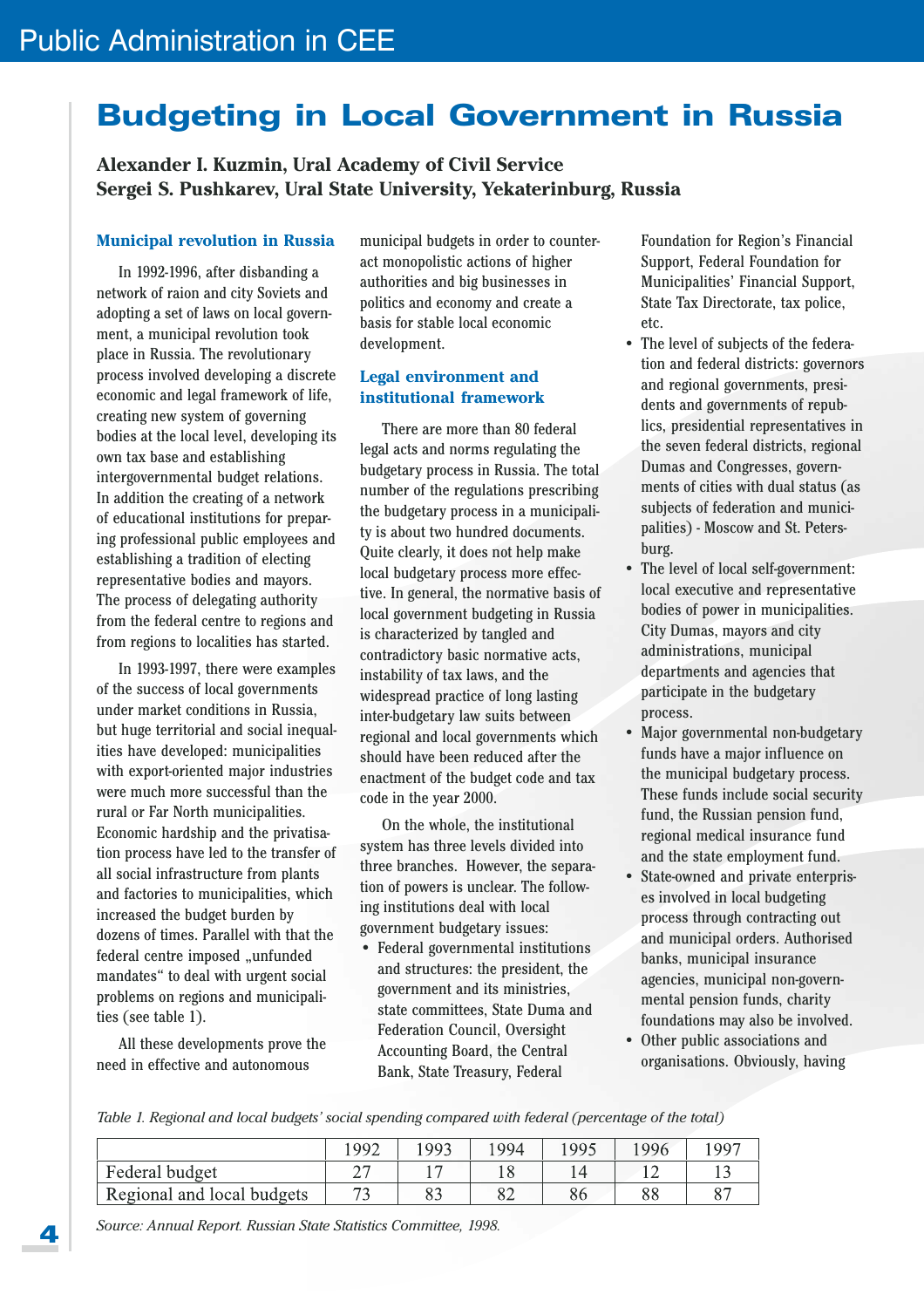this structure of institutions of the budgetary process, it is next to impossible to implement the idea of budgetary autonomy.

### **Problems of local government budgeting in Russia**

### 1. Problems of budget formulation and accounting.

Local budgets in Russia lack economically sound financial plans and forecasts, especially middle and long term. As a rule, during the budget formulation different social and demographic forecast data are ignored. The revenue part of local budgets is being consistently raised too high by regional governments when formulating so-called "consolidated budgets", at the same time local governments bring the estimates down. Regional governments are motivated to reduce the amount of funds transferred to local governments, and the latter try to reduce the amount taken from shared revenue sources by regional and federal governments. Another set of problems is the existence of different models of accounting in the public and private sectors (a national accounting system is not yet implemented); the cash flow accounting method dominates as the only budgetary accounting method.

### 2. Economic and financial problems.

"A consolidated budget" of the country or a region is formulated in the way that local budgets serve as a patch to finance the most urgent or politically unattractive social programmes. These programmes are funded according to a semi-official "residue principle": the funds are released if there are enough funds for other programmes. Unfunded mandates are imposed on local governments very often; the federal and regional authorities withdraw budgetary funds from local governments by the direct sequestering of budget categories other than entitlements and they do not follow the approved budgets when it comes to grants and

subsidies to local governments. In 1995-1998, only 50% of federal and regional grants and subsidies were actually transferred.

The practice of paying taxes by inkind, financial surrogates, quotas, and barter exchanges resulted in widespread budget falsification and

governments' activities. On the other hand, the executive branch of local governments manipulates the extra budgetary revenues, which are not politically controlled by the representative body. Local administrations do not publicize their mismanagement of funds, and existing budget reports are hard to understand for an average



turned the budget formulation into a formal and useless procedure. Ungrounded bankrupting of a city forming enterprise seriously limits the resources available to local governments and their capacity to serve the population needs.

### 3. Political and communication problems.

Despite the norms of the Act on **Budgetary Rights of Local Govern**ments, local budgets are still the result of negotiations of a local administration with a regional government and, to a lesser extent, with federal authorities. Local budget formulation is extremely centralised: the upper authorities dictate and voluntarily interfere with local

citizen. There is a lack of clear separation of authority resulting in different governments addressing the same problem, overspending and waste. It is necessary to take into account the fact that the level of democratisation in local government in Russia is still very low, which results in almost the total suppression of community initiatives by mayors and local administrations. One of the characteristic features of municipalities in Russia is their dependence on natural, climatic and geographic conditions. For many Russian municipalities it is "natural" to be isolated. A number of these municipalities have a legal status of an offshore zone.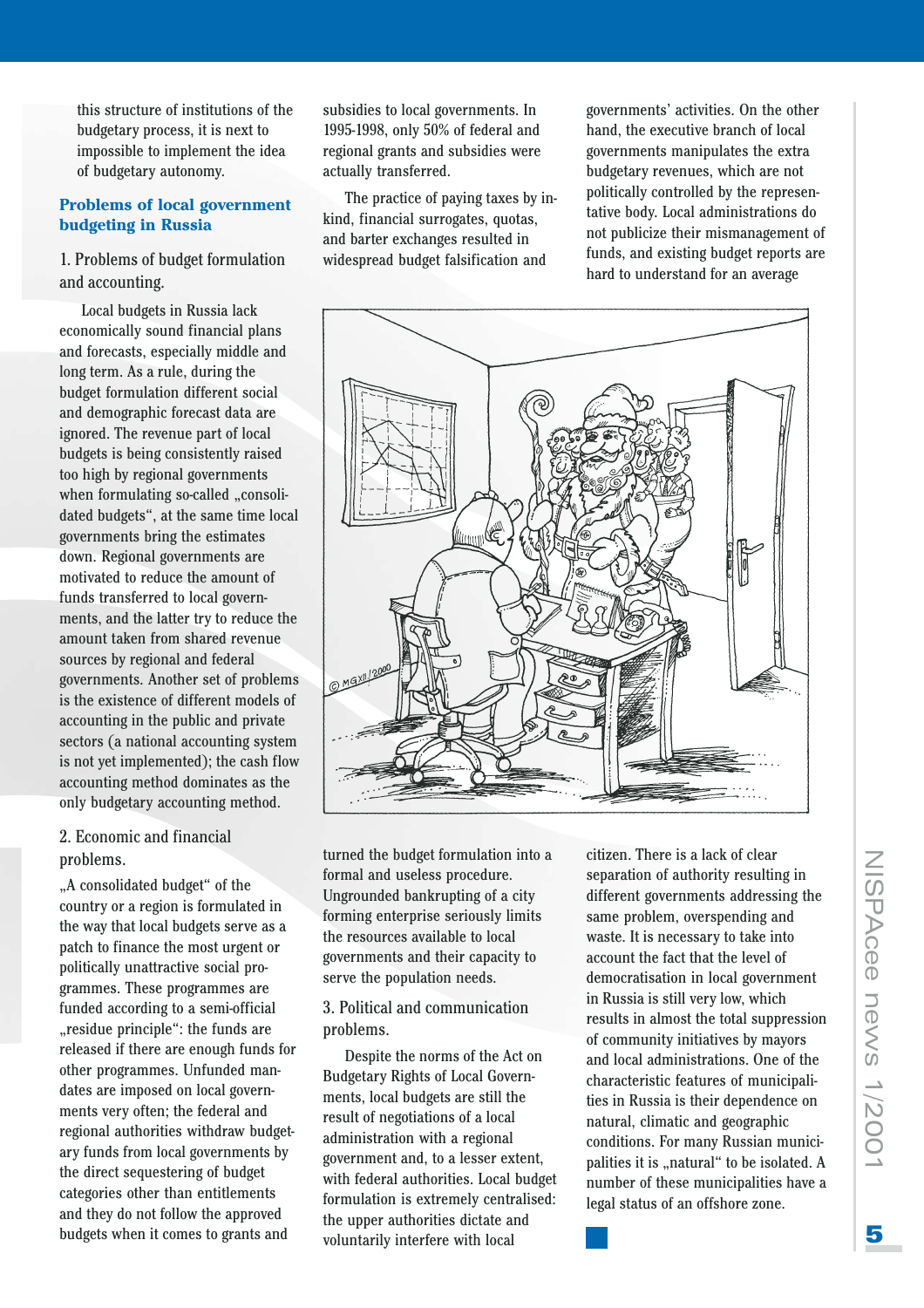# **UN Thessaloniki Centre for Public Service Professionalism**

The Centre was established by an agreement between the United Nations Secretariat and the Government of Greece.

A United Nations initiative in this field was mandated by resolution 50/225 of the General Assembly taken in 1996 at its resumed 50th session on public administration and development. In line with this resolution the Secretary-General, Mr. Kofi Annan, has instructed the Department of Economic and Social Affairs of the United Nations to give particular emphasis to the programme of support for and technical co-operation in administrative reform and human resources development.

### **The Centre: Its Mission and its Tacke**

Based in Thessaloniki, the Centre has a dual mission and function:

- on the one hand, to support and to promote the **moderni**sation of administrative systems in the countries of the Balkans, and Central and Eastern Europe, including C.I.S., through policy advice and intensive personnel training.
- on the other hand, to assist the countries concerned to join and participate in the activities of a global online programme for the conduct of a dialogue and the exchange of experience, data, ideas and expertise on the field of administrative reform.

### **Helping Administrative Reform in the Countries of Region**

The Centre, working closely with institutions and experts specialised in public administration, both within the UN system

and beyond, will design and implement programmes of modernisation and development. These programmes will have a twin focus:

### **Thematic**

They will be centred on issues of human resources development and have as their objective the enhancement of performance and professionalism in the public service;

### **Geographical**

They will target their activities on countries of the Balkans, Central and Eastern Europe and the C.L.S.

The programmes in question will use state-of-the-art technologies in information management and telecommunications, providing online services in training, education, policy advice, knowhow and information exchange.

### **Participation in a Global Network for Administrative Modernisation**

The Centre is a part and regional antenna of a global online network of the United Nations for Public Administration (UNPAN). Its goal is to promote the growth of a regional network of agencies responsible for administrative reform and human resources development of the Balkans, Central and Eastern Europe and the C.I.S.

As the hub of this regional network, the Centre, in addition to its advisory role, will perform the following tasks:

• collect and process data on programmes, methods, strategies and activities which target the development and modernisation of public administration in the region;

- classify this information on the basis of a model taxonomy system for public administration designed by the Division for Public Economics and Public Administration of the U.N. Department of Economic and Social Affairs, with the active participation of the **Greek National Centre for** Public Administration (GNC-PA).
- make such information accessible to any interested person. in any part of the world. through Internet, on website, in accordance with procedures approved by the United **Nations Public Administration** Network (UNPAN).

### **Creating And Partaking In Network: International, Regional And National Partnership Arrangements Among Agencies And Expert Consultants**

The promotion and consolidation of stable multi-faceted partnerships with agencies at all levels - national, regional and international - represent a core objective of the Centre.

The Centre's operation will be guided and co-ordinated by not only a Steering Committee composed of representatives of the United Nations and the Hellenic Government, but also representatives of the European Union and Member States from the region in which the Centre is active.

### **Partnerships in the United Nations**

The Centre constitutes a unit and a project of the Division for Public Economics and Public Administration (DPEPA) of the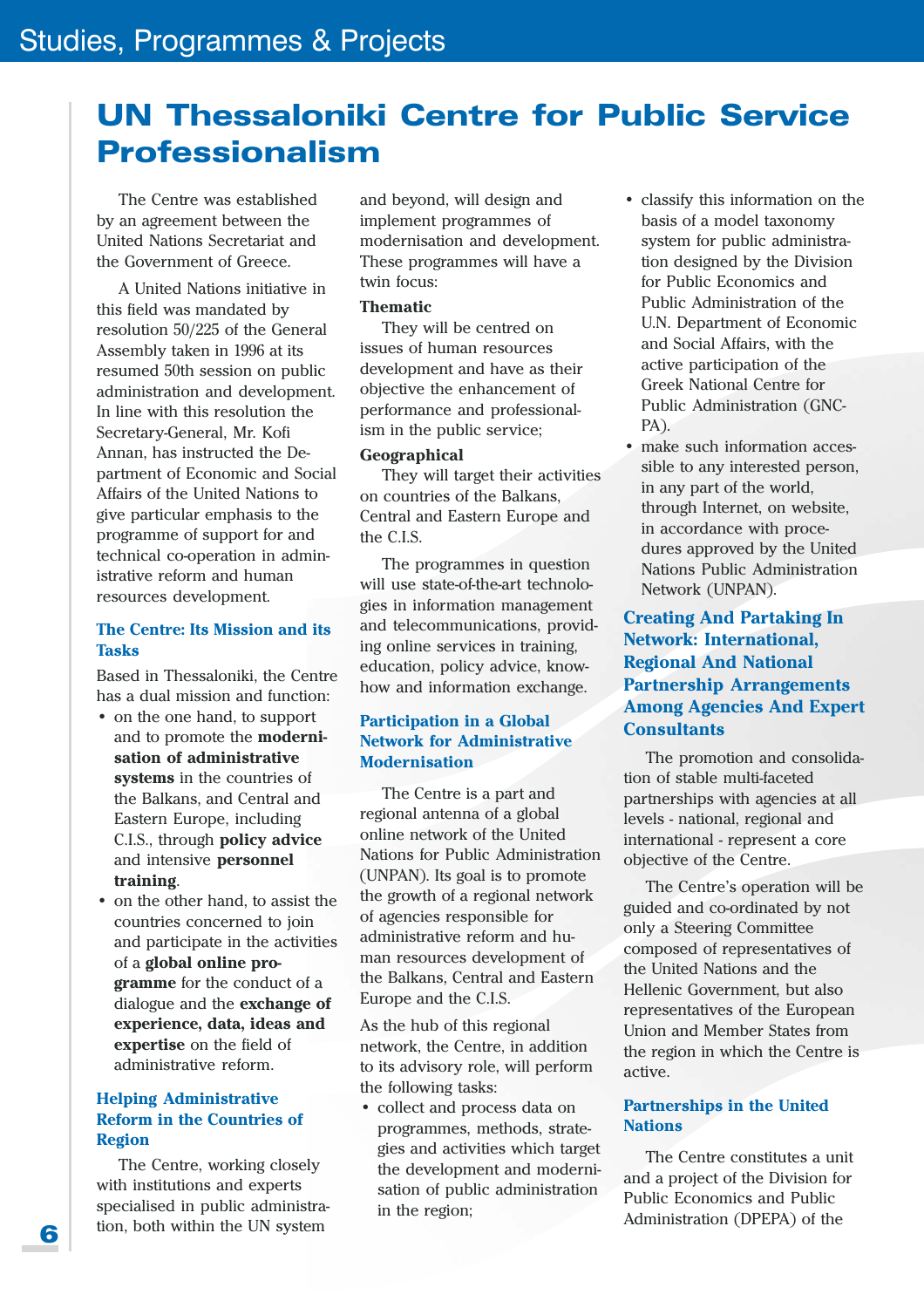United Nations Department of Economics and Social Affairs. Under the overall guidance of Mr. Guido Bertucci, Director of the Division, DPEPA organises and sustains diverse projects of support for administrative reform and modernisation world-wide. The United Nations Public Administration Network (UN-PAN) forms an integral part of its multi-faceted programme.

As an integral part of DPEPA, the Centre is part of this network and shares with other Centres the rich substantive inputs of experts and consultants from several parts of the world. Assistance from Professor Demetrios Argyriades, Consultant to DPEPA. has helped in the design, development and operations of the Centre.

### **Partnerships in Greece**

Inputs from Greece extend well beyond the financial and other material support, which represent prerequisites for the effective operation of the Centre. The co-operation of the Hellenic Government also affords the Centre a range of opportunities for partnerships of a national and European scope.

Specifically, its ties to the Ministry of Interior Affairs and the Public Administration and Decentralisation on the one hand, and the Greek National Centre for Public Administration (GNCPA) on the other, offer the Centre access to a pool of information and technical know-how, which represents an outcome of administrative reforms and staff development programmes designed and implemented in recent years. They also make accessible the networks and the programmes that operate in the framework of the European Union.

Additionally, however, recent vears have seen the emergence of a significant range of agencies and centres in Thessaloniki and Athens, whose activities complement those of the Centre. They are Universities, research centres, foundations and private enterprises, which could be future partners of the Centre in the transfer of know-how and the implementation of programmes.

### **Partnerships in the Countries** of the Region

Most importantly, the Centre will establish working relationships with representative agencies that are active in the field of administrative reform and human resources development in the Balkans and the countries of Central and Eastern Europe and the  $CL.S.$ 

From these partners, the Centre will draw information and advice on the goals, needs and priorities of administrative reform and human resources development in all of the countries concerned. Most notably with regards to the need to enhance the role, professionalism, ethical values and standards of the public service at the national and sub-national levels. The Centre will use such advice and information in the design and implementation of pilot projects and programmes, in close co-operation with its regional partners.

### **Contacts and Communications**

**Theodore Tsekos** Chief Technical Adviser UN Thessaloniki Centre for Public Service Professionalism 25D Koletti Street 54627 Thessaloniki, Greece e-mail: info@untcentre.org

### **UNTC** inauguration

On 1st December 2000, the Greek Minister of Interior, Public Administration and Decentralization, Ms Vasso Papandreou together with the Director of the UN Division for Public Economics and Public Administration, Mr. Guido Bertucci, inaugurated the United Nations Thessaloniki Centre for Public Service Professionalism-Human Resources Development and marked the beginning of the operation of the Centre. The offices of the Centre



Demetrios Argyriades, UN consultant, Leonidas Tzanis, Deputy Minister of the Dept. of the Interior, Greece, Guido Bertucci, Director, DPEPA/DESA, UN, Theodorus Tsekos, Greece (from the left)

are in the recently renovated premises of the National Centre of Public Administration, at 25D Koletti Street. All Ministers of Interior and the consular officials of the Balkan Countries were invited and attended as well as all local political authorities. The inauguration was also attended by Ms. Gajdosova of NISPAcee, Mr. Synnerstrom and Mr. Edes of SIGMA and Mr. Ryabukhin of the Interparliamentary Assembly of the C.I.S., all members of the UNTC Steering Committee, as well as Professor Argyriades, UN DPEPA Advisor. The 1<sup>st</sup> Meeting of the Steering Committee was held after the inaugural ceremony.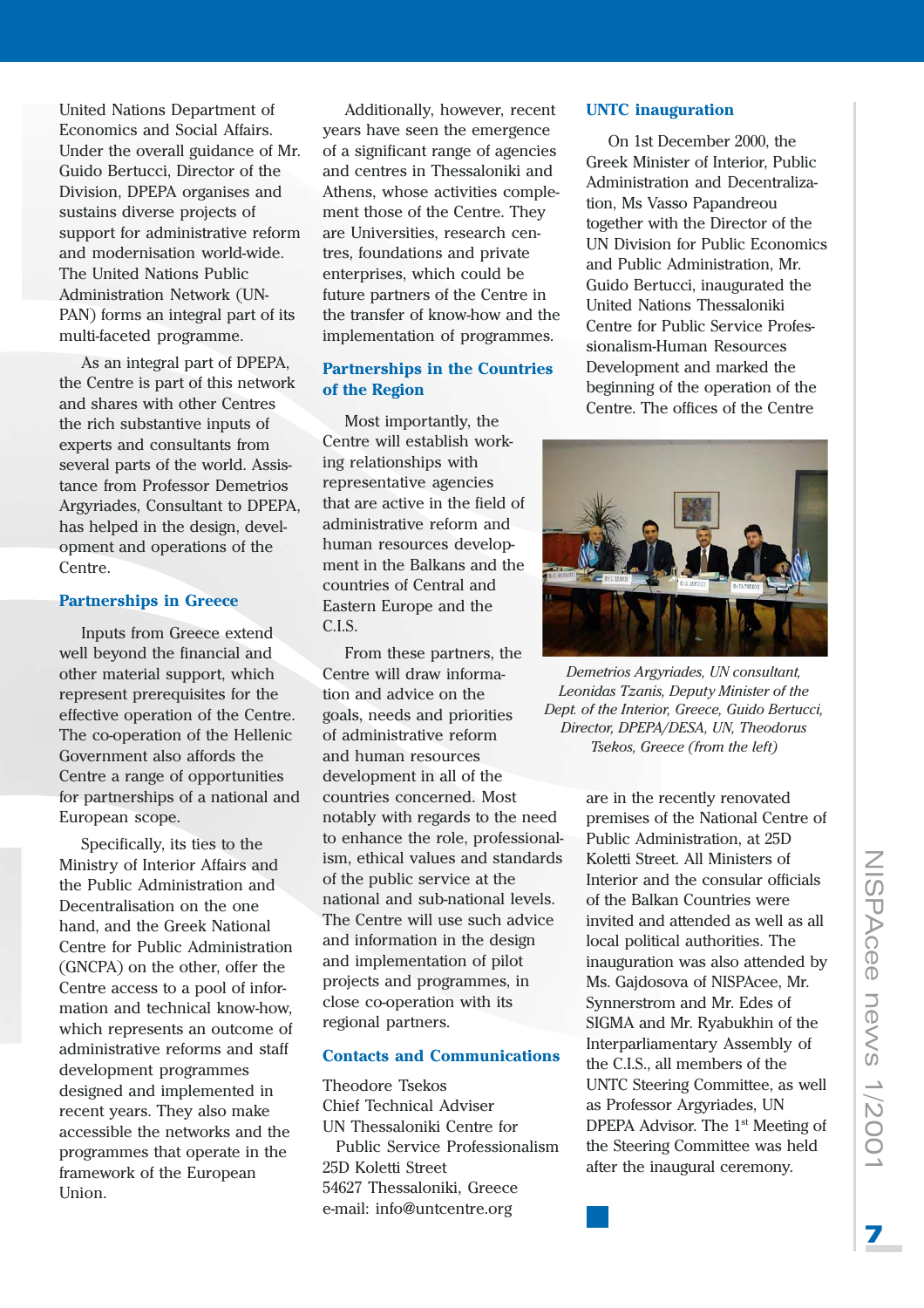# **Lithuanian Public Administration Training Association**

The Association is a voluntary unification of the institutions that provide training to the Lithuanian politicians and civil servants at national and municipal levels.

Lithuanian Public Administration Training Association (LPA-TA) was officially registered on November 9.1998.

Administration in Druskinin $k$ ai·

Collegiate governing body of the Association is a Council that includes representatives from all members-institutions. Assoc. Prof. Dr. E. Chlivickas - President of LPATA, Vice-president -J. Siugzdiniene.

### **Goals of the Association:**

• to co-ordinate the activities of **Association** members in the fields of training. scientific research and consulting as well as to ensure the optimal use and development of the present resources;

Meeting of the association: speaker - E. Chlivickas, President

The association unites the nonacademic institutions of that field in Lithuania such as:

- Lithuanian Cultural Administrators Training Centre in Vilnius:
- Lithuanian Industrialists **Confederation Training Centre** in Vilnius:
- Lithuanian Institute of Public Administration in Vilnius:
- Social Insurance Training and Research Centre in Vilnius;
- The Foreign Languages Training Centre in Vilnius;
- The Municipal Training Centre at the Kaunas University of Technology in Kaunas;
- The Social Workers Training Centre in Vilnius:
- The Training Centre at the Ministry of Finance in Vilnius and in five other of the largest towns of Lithuania;
- The Training Centre "Dainava" for Civil Servants and Local

• to participate in the formulating and implementation of state policy in the fields of qualification improvement of politicians and civil servants at national and municipal level:

- to ensure the quality of the services provided by Association members:
- to co-ordinate and conduct the researches on the needs to improve the qualification of politicians and civil servants at national and municipal level, to evaluate the training influence on the efficiency and effectiveness of the servants' work:
- to conceive and carry out the projects in public administration field;
- to co-operate with the Lithuanian state administrative institutions of national and

municipal level, associations and other local and foreign organisations;

• to provide the information about the Association and its members to the international organisations.

Many of the present public administration problems in Lithuania are stipulated by the inadequate qualification of civil servants and local administration. Realising the importance of this problem the Association founders at the moment prepare a project, the implementation of which would insure the requirements to the qualification of civil servants as well as the possibility for them to participate in postgraduate studies. In order to implement the project it is planned to utilise the present training resources and to develop them in co-operation with the international partners. A qualification insurance system would embrace civil servants of different categories and experience. The Lithuanian Public Administration Training Association is expecting to take its active part in the effective implementation of the public administration reform in Lithuania and in the Central and Eastern Europe countries.

### **Headquarters of Association,** one of the founders' addresses:

- Training Centre at the Ministry of Finance
- Birutes str. 56. Vilnius 2600. Lithuania
- Fax. (+370 2) 72 16 37
- Tel. (+370 2) 22 63 17,  $(+3702)$  72 43 84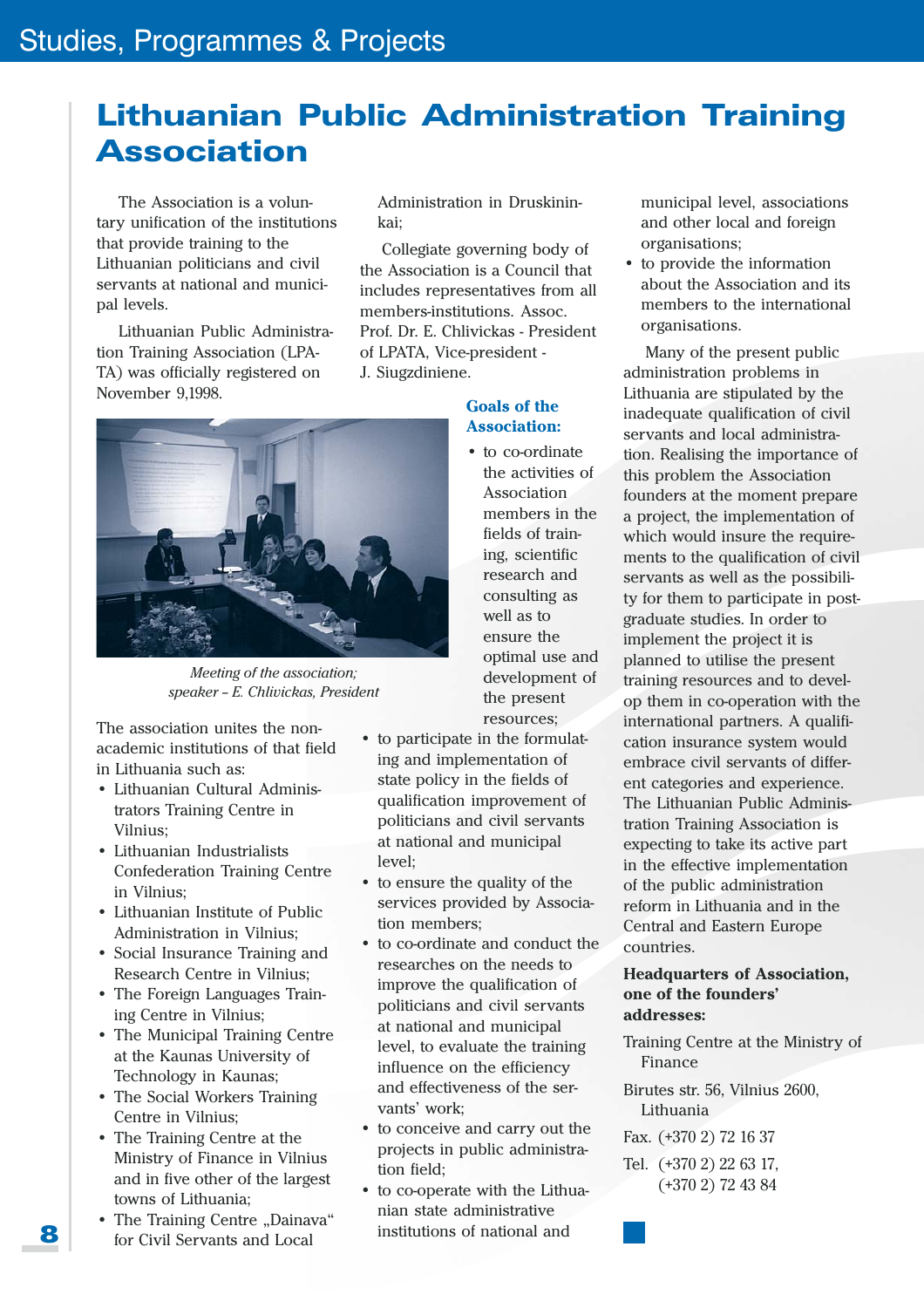# to Web Sites

### http://www.unl.ac.uk/ukraine/

The Institutional Strengthening Project (Ukraine) operates within the framework of the British Know-How Fund, which remains committed to the reform of public administration as an essential prerequisite of macro-economic, political and social stabilisation. The Project focuses on the Ukrainian Academy of Public Administration (UAPA) which is based in Kyiv with filial branches in Dnipropetrovsk, Kharkiv, Lviv, and Odesa.



### http://www.coleurop.be

College of Europe is a unique and innovative postgraduate institute specialising in European education and training, and is located at its Bruges campus since 1949, and since 1994 also at its campus at Natolin, Warsaw.



### http://www.egroups.com/group/ceescholarships

This is a list for the scholarship opportunities related to Central and Eastern Europe. This is both for Western scholars/students seeking to study abroad and students from CEE wanting to study in the West.





### http://www.knoweurope.net

Internet guide to European information on the Internet.





### http://www1.worldbank.org/publicsector/ civilservice/

The World Bank's Administrative and Civil Service Reform Website.

| <b>Silver</b><br><b>Expand</b>                                                                                                                                                                                                                                                                                        | a & Cod Tarring Robert - Massach Sale<br>and if statement<br>Dridwei odoby<br><b>Planet</b><br>Tance<br>Additional and contact and the first field of the Challenge                                                                                                                                                                                                                                                                                                                                                                                                                                                                                                                                                                                                                                                                                                                                                                                                                                                                                                                                                                                                                                                                                                                                                                                                                                                                                                                                                        |                                                                                                                                                                                                                                                                                                                                                                                                                                                                                                                               | . John Peer                   |
|-----------------------------------------------------------------------------------------------------------------------------------------------------------------------------------------------------------------------------------------------------------------------------------------------------------------------|----------------------------------------------------------------------------------------------------------------------------------------------------------------------------------------------------------------------------------------------------------------------------------------------------------------------------------------------------------------------------------------------------------------------------------------------------------------------------------------------------------------------------------------------------------------------------------------------------------------------------------------------------------------------------------------------------------------------------------------------------------------------------------------------------------------------------------------------------------------------------------------------------------------------------------------------------------------------------------------------------------------------------------------------------------------------------------------------------------------------------------------------------------------------------------------------------------------------------------------------------------------------------------------------------------------------------------------------------------------------------------------------------------------------------------------------------------------------------------------------------------------------------|-------------------------------------------------------------------------------------------------------------------------------------------------------------------------------------------------------------------------------------------------------------------------------------------------------------------------------------------------------------------------------------------------------------------------------------------------------------------------------------------------------------------------------|-------------------------------|
| THE MORLE SAME DRIVE<br>Government & Future Sector Refuse Steps                                                                                                                                                                                                                                                       | $ x $ dis-                                                                                                                                                                                                                                                                                                                                                                                                                                                                                                                                                                                                                                                                                                                                                                                                                                                                                                                                                                                                                                                                                                                                                                                                                                                                                                                                                                                                                                                                                                                 |                                                                                                                                                                                                                                                                                                                                                                                                                                                                                                                               | <b>A discuss that and the</b> |
|                                                                                                                                                                                                                                                                                                                       | Administrative & Civil Service Reform                                                                                                                                                                                                                                                                                                                                                                                                                                                                                                                                                                                                                                                                                                                                                                                                                                                                                                                                                                                                                                                                                                                                                                                                                                                                                                                                                                                                                                                                                      | UTE MAP : EVENTS : THEMATIC UROUP : PREMINOTES / CONTINCT US 1 ABOUT                                                                                                                                                                                                                                                                                                                                                                                                                                                          |                               |
| Overview<br><b>Data &amp; Diagnostics</b><br><b>Bushineshare of the</b><br><b>Public Sector</b><br>Fernand<br><b>Wanagement</b><br><b>Agency &amp; Sector</b><br><b>Common Problems</b><br>Engaging Support<br><b><i><u>Sar Balloom</u></i></b><br><b>Country Experiences</b><br>with Administrative<br><b>Hafarm</b> | Welcame to the World Saut's<br><b>Administrative and Clut Service Return Website</b><br>This website is supported by a unique callaboration between<br>some of the leading superinstiants in civil senior strategy and<br>management. Current partners include: CAPAM, international<br>huttule of Administrative Sciences, CICCD Programma and<br>Futto Management and Governance, and Stirlett<br>Stored public policy and effective proprietants depend on the<br>separation of the call samice and the quality of public<br>administration. This website gives to balance cultivaryings.<br>thraking about refurn with cautions about basic principles, and to<br>substantiate claims with cross-national data whenever boosting.<br>The extensive literature and snatuses of country experience<br>selected here reflect best subgrunts about quality and relevance.<br>but this jobs dues not admitted particular administrative muttels.<br>or vehicle approaches. The are is to expose the user to the main<br>debates in the field and facilitate an informed evaluation of action<br><b>Address</b><br>Administrative and civil service reform in an even expanding<br>subject, adult inerlaps with many other mithulional injues or<br>the public and private sectors. Loks to other websites on related<br>basics are provided throughout this site. The CATAM Fractical<br>Kinnels that Cardia 10 has provided much of the practitioner<br>literature referenced here. If you have data or know of additional | <b>RIGHLIGHTS</b><br><b>FLASH CIRCUITS SUPPORT</b><br><b>Based</b> s<br><b>Processment Materialist</b><br><b>Cutatator Government</b><br>Engineerd and maps<br><b>Administrative and Cad</b><br><b>Earning Assessment Taxi</b><br>Training Tradiate's Jun Hot<br>Fuldo Switzy Town 5<br><b>Cammon Cad Exercise</b><br><b>Printmann</b><br><b>That 250 Deservings &amp;</b><br>Websites<br><b>Internative Villable of</b><br><b>Engineering Business</b><br><b>Brokers</b><br>International Contractor Institute of<br>Cheigen | м                             |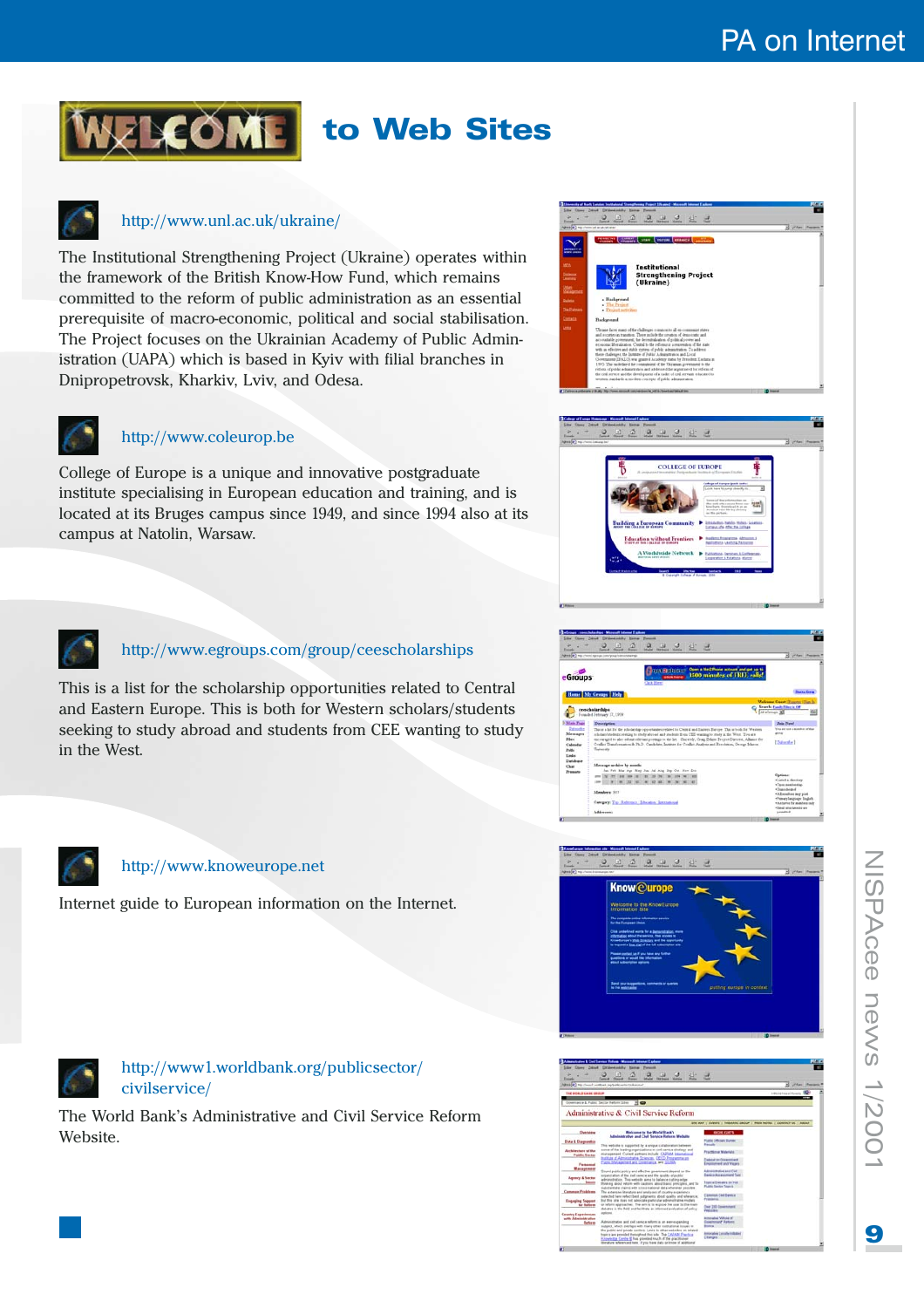# **Calendar of Events**

### **Events of UAPA. Odessa Branch, Ukraine**

March 2001, "Economic and **Legal Problems in Public Regulation of Market Econo** $my"$ 

April 2001, "Transitional **Period Management"** 

April 2001, "Communication **Technologies at Millenium Border**"

April 2001, "Regions Development: Political, Economic and Social basis"

May 2001. "Improving of **Methods and Tools of Regional Economic Processes Management** in the Context of Administrative Reform in Ukraine"

June 2001, "Problems of **Regional Health Care Policy Forming"** 

### **August 2001, "Project Management at Milleni**um Border"

Working language: Ukrainian, Russian

### Contact<sup>.</sup>

Cheban Alexander, 22 Genuazkaya Str., Odessa 65009, Ukraine, phone: +380-482-632 665, 639 514  $\text{fax}: +380-482-6392$ e-mail: edvedeva@max.odessa.ua

**Events of the Training Centre** for Public Administration. **National School of Political Studies and Public Administration, Bucharest, Romania** 

**January 15-19, 2001, Seminar** "Communication and Efficiency in Civil Services" Working language: Romanian

Contact: Carmen Savulescu, phone/fax:  $+40-1-3146507$ , e-mail: carmens@snspa.ro

**January 22-26, 2001, Seminar** "Trainers Training in Public **Administration on Acquis Communautaire"** 

Working language: French, English Contact: Lucica Matei. phone/fax: +40-1-314 6507, e-mail: Imatei@snspa.ro



**January 22-26, 2001, Seminar** "Trainers Training in Public **Administration on Acquis** Communautaire" Working language: French, English Contact: Daniela Munteanu. phone/fax: +40-36-310 330.

e-mail: dmcjg@usa.net

 $\text{fax: } +40-56-190635$ 

January 29- February 2, 2001, **Seminar "Trainers Training in Public Administration on Acquis Communautaire"** Working language: French, English Contact: Diana Chepetan, phone: +40-56-193 623,

January 30, 2001. Workshop "Current Aspects of the Development Strategy in Public Administration"

Working language: Romanian Contact<sup>-</sup> Lucica Matei, phone/fax:  $+40-1-3146507$ . e-mail: Imatei@snspa.ro

February 19-23, 2001, Seminar "Promoting the Performance" and Quality in Civil Services" Working language: Romanian Contact:

> Carmen Savulescu, phone/fax: + 40-1-314 6507, e-mail: carmens@snspa.ro

March 12-16, 2001, Seminar "Exigencies of Romanian Public Administration Reform Aimed to **Comply with Acquis** Communautaire" Working language: Romanian  $\text{Context}$ Olivia Todor. phone/fax:  $+$  40-1-314 6507, e-mail: lotodor@snspa.ro

### April 16-20, 2001, Seminar "Training Programme for Civil Servants"

Working language: Romanian Contact: Diana Chepetan, phone: +40-56-193 623. fax: +40-56-190 635

### April 23 - May 14, 2001, Workshop "Presentation of Scientific Papers"

Working language: Romanian Contact: Lucica Matei, phone/fax:  $+40-1-3146507$ , e-mail: Imatei@snspa.ro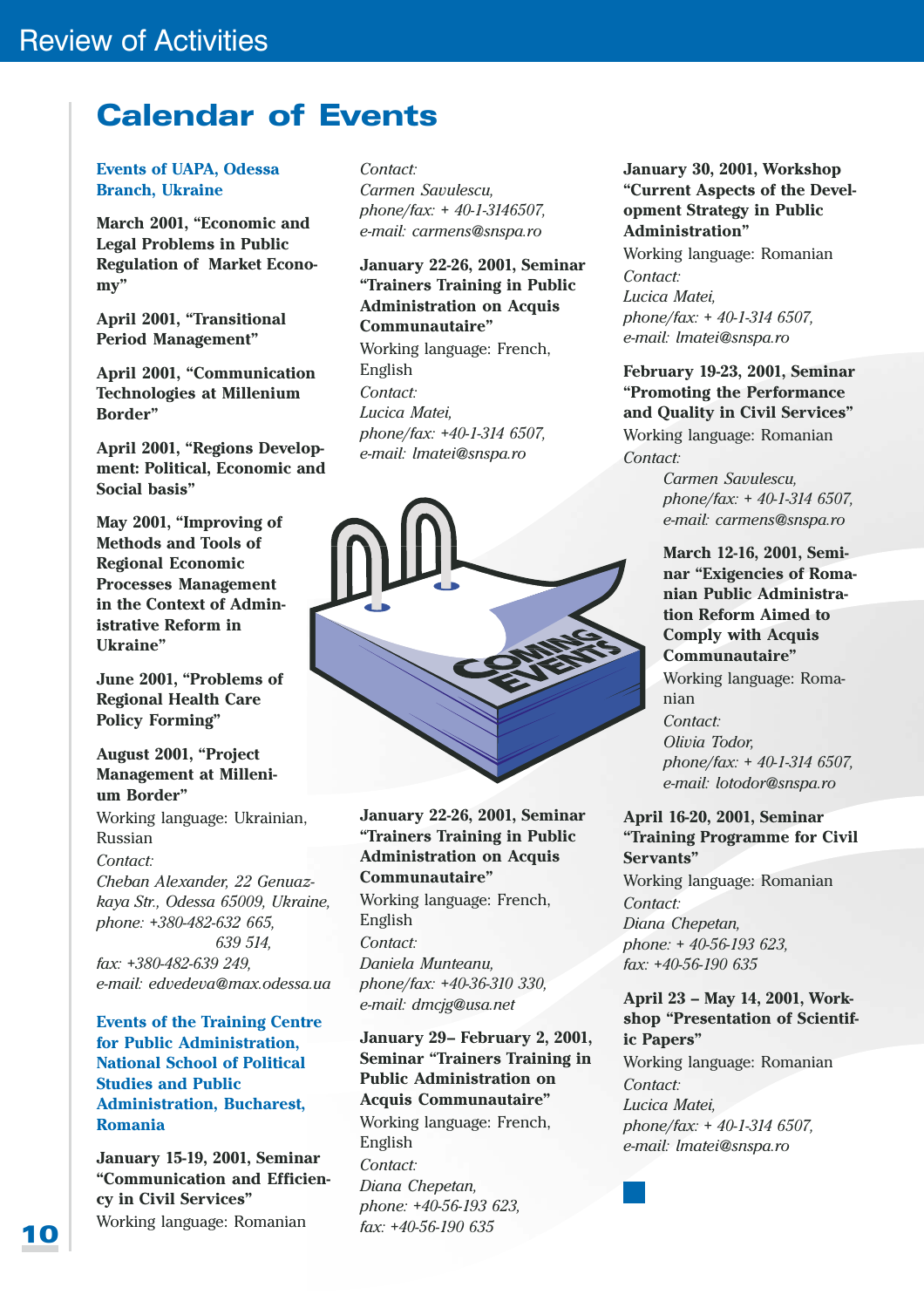# **Recent Publications**



### "Human Development"

Editors: Vassily Kolesov, **Terry McKinley** Publishers: UNDP, Human Rights Publihers Ltd. 2000 Language: English (383 pages). Russian (464 pages) Price: 32 USD or equivalent in rubles. 10 copies and more 22 USD/copy

Textbook is available in Russian and English with the Russian version containing more detailed information on Russia. In both, the fundamental content is identical, approaching human development from several perspectives: providing an overview of the history and basic principles of the human development concept: presenting the economic aspects of human development, including economic growth, inequality, employment and living standards: examining the demographic components of human development, such as health, longevity, population aging, birth rates and reproductive health; understanding the relationship between human development and education; and finally, analysing the role of the state, gender inequality and environmental aspects in human development.

Besides being used as the core textbook for the Master's course in Human Development, this textbook is expected to serve as reference material for Human Development workshops and

conferences, in official political circles, among researchers and wide audience.  $Context<sup>+</sup>$ **UNDP, United Nations Office,** 28 Ostozhenka St. 119034 Moscow, **Russia** Ms. Olga Bogdanova, phone: +7-095-787 2153, e-mail: olga.bogdanova@undp.org  $http://$ www.undp.ru/eng/fr\_news.htm

### "Lithuanian Political Science Yearbook 1999"

Editors: Algimintas Jankauskas et. al Publishers: Institute of International Relations & Political Science, Vilnius



University, Lithuanian Political Science **Association** Language: English Price: free of charge Contact: Phone: +370-2-700 266. fax: +370-2-700779. e-mail: tspmi@tspmi.vu.lt

### **Publications of the SIGMA/OECDE, Paris, France**

A Comparison of the EC **Procurement Directives and the Uncitral Model Law, SIGMA Papers** No. 28

**Centralised and Decentralised Public Procurement, SIGMA Papers** No. 29

Contact: SIGM/OECD, Paris, France, phone: +33-1-4524 7900,

fax: ++33-1-4524 1300, e-mail: sigma.contact@oecd.org; http://www.oecd.org/puma/sigmaweb

### **Publications of Institute** for Economic Research. Ljubljana, Slovenia

**Ireland's Economic Transition: The** Role of EU Regional Funds - and Other Factors, Helen O'Neill, Occasional Paper No. 1, 2000

**Croatian Experience in Regional** Policy, Sanja Malekovic, Occasional Paper No. 2, 2000

**Sector Performance in the Slovene Economy: Winners and Losers of** EU Integration, Boris Majcen, Working Paper No. 5, 2000

**Measuring Competitiveness of National Economies with Emphasis** on Slovenia, Peter Stanovnik, Art Kovacic, Working Paper No. 6, 2000

### $Context$

Phone: +386-61-1328 151, 345 787. fax: +386-61-342 760, e-mail: recnikm@ier.si, http://www.ier.si

### **Publications of UAPA, Odessa Branch, Ukraine**

**Actual Problems of Public Administration**, scientific articles collection, Volume III, 2000, Odessa -"Astroprint", 208 pages.

**Actual Problems of Public Administration**, scientific articles collection, Volume IV, 2000. Odessa -"Astroprint", 304 pages

### **Actual Problems of Public** Administration, scientific articles

collection. Volume V. Odessa -"Astroprint", 2000. 240 pages

Social and Humanitarian Policy, schoolbook, Emma A. Gansova, Odessa

2000, 66 pages

**Basis of State and Law. schoolbook.** Volodimir P. Maruzhak, Odessa, 360 pages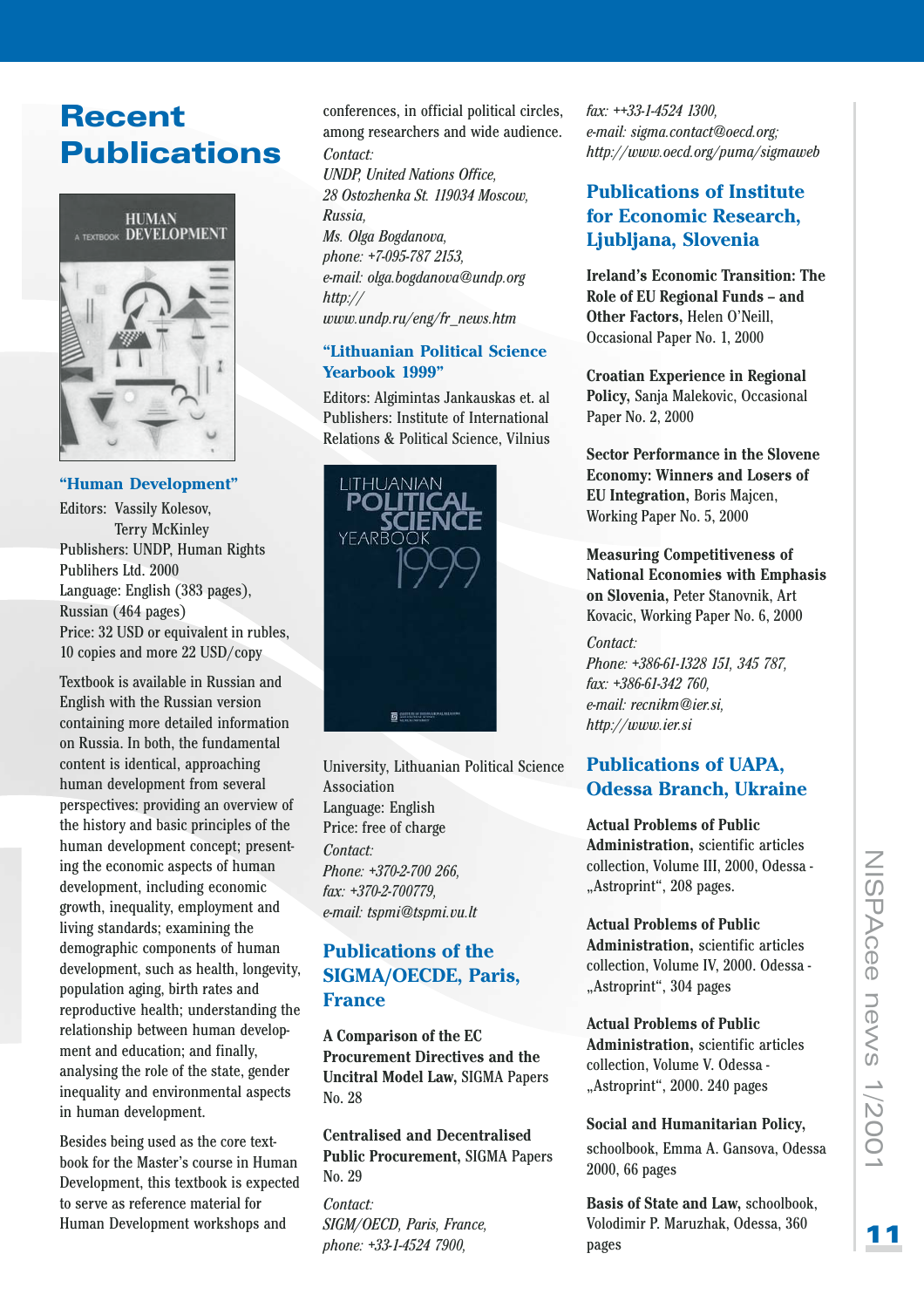**Legal Regulation of Mixed** Economy, Volodimir P. Maruzhak. Odessa, 300 pages

Labour Law, schoolbook, Volodimir P. Maruzhak, Odessa, 220 pages

**Moldavites of Ukraine: Historical Retrospective and the Present.** Scientific articles collection. Odessa -"Astroprint", 2000

Political Administration of a Big **City in the Terms of Self**government, Sergey Y.Sahanenko, Odessa, OB UAPA, 2000, 300 pages

**Master Thesis in the Field of Public Administration - Teaching and** Learning Methods Guidebook, Alexey Yakubovsky. Odessa, OB UAPA, 2000, 80 pp.

**Regional Political and** Administrative Elite, Volume 1, Programme and tools of the 1<sup>st</sup> stage of social research, Yakubovsky A., Popova I., Kunyavzky M., Odessa -"Astroprint", 2000, 48 pp. (Russian)

**Practical Training on Management: Case Study, Targets and Questions,** Teaching and learning mathods guidebook, Svetlana A. Yaromich, Odessa. Odessa State Economic University, OB UAPA, 2000, 174 pp.

Marketing in the System of Health Care, Svetlana A.Yaromich, Alexander D. Korvetskiy, Monografia, 150 pp.

**Public Administrating of Financial** Activity, Viktor L.Yasinskiy, Volodimir P. Maruzhak, Monografia, Odessa, OKFA, 2000, 200pp.

### Contact:

Yelena Medvedeva, 22 Genuazkaya str., Odessa 65009, Ukraine, phone: +380-482-639 514. fax: +380-482-638 655, e-mail: medvedeva@max.odessa.ua

### **Publications of the Training Centre for PA, National School of Political Studies and PA. Bucharest, Romania**

Acquis communautaire and public administration, Lucica Matei, Ani Matei, Economica Publishing House, Bucharest, 2000

This book presents an image concerning the undertaking and implementation of acquis communautaires in Romanian public administration. It presents the main issues concerning the development of European Union, the main priorities, as revealed by Agenda 2000, the process of preaccession, its stages and conditions.

It also approaches the complex issues regarding the definition, understanding and application of acquis communautaires, the key conditions for Romania accession to EU, the legislation in Romania in the field of public administration, local development, public finance, the statute of civil servants.

**Trends of Thinking Concerning** Public Administration, Ioan Alexandru, Economica Publishing House, Bucharest, 2000

The book synthesizes and presents the most interesting trends of thinking concerning the aspects of modeling and researching of public administration. At the same time, it tries to propose a certain interpretation of a set of notions and concepts that might form the specific common language, enabling the specialists from various areas to find common communication bridges.

### **Introduction in the Analysis of Public Administration Systems,** Ani Matei, Economica Publishing House, Bucharest, 2000

The book presents a successful approach of the concepts, principles, methods and models for the general theory of systems, applicable in public administration. It develops the cybernetic-administrative systems and it reveals the necessity for systemic approach of public administration.

Civil services. Legaladministrative approach. Management. Marketing, Ioan Alexandru, Lucica Matei, Economica Publishing House, Bucharest, 2000

The book is structured in eight themes and it presents the following issues: the necessity to identify and acquire the specific language for public administration, managerial approaches of civil service, principles of organisation and functioning of civil services. the public enterprise, management and privatisation, theory and practice in civil service management, public marketing, European Union and universal service, the future of public enterprise.

**Territorial communities. French** experience, Lucica Matei, Christophe Chabrot, Dragos Dinca, Economica Publishing House, Bucharest, 2000

The book represents an analysis of the French territorial administration system, area where France has a significant experience. The presentation of the French territorial administration system represents a key element, useful to local public administration in Romania. Taking into account the similarities of the two administrative systems and the current state of Romanian public administration, the book emphasises the possibility to adopt the French experience concerning territorial communities.

Public management. Lucica Matei. **Economica Publishing House,** Bucharest, 2000

The book represents the first comprehensive book, published in Romania. Its thematic diversity and the actual information sustain this statement. The main topics approach the relationships between management and public administration, public sector extension and its role in local development, universal civil service, management and privatisation in public sector, human resources management and its specificity in public administration. Contact:

Lucica Matei, Bucharest, phone: +40-1-650 6750, fax: +40-1-314 6507, e-mail: lmatei@snspa.snspa.ro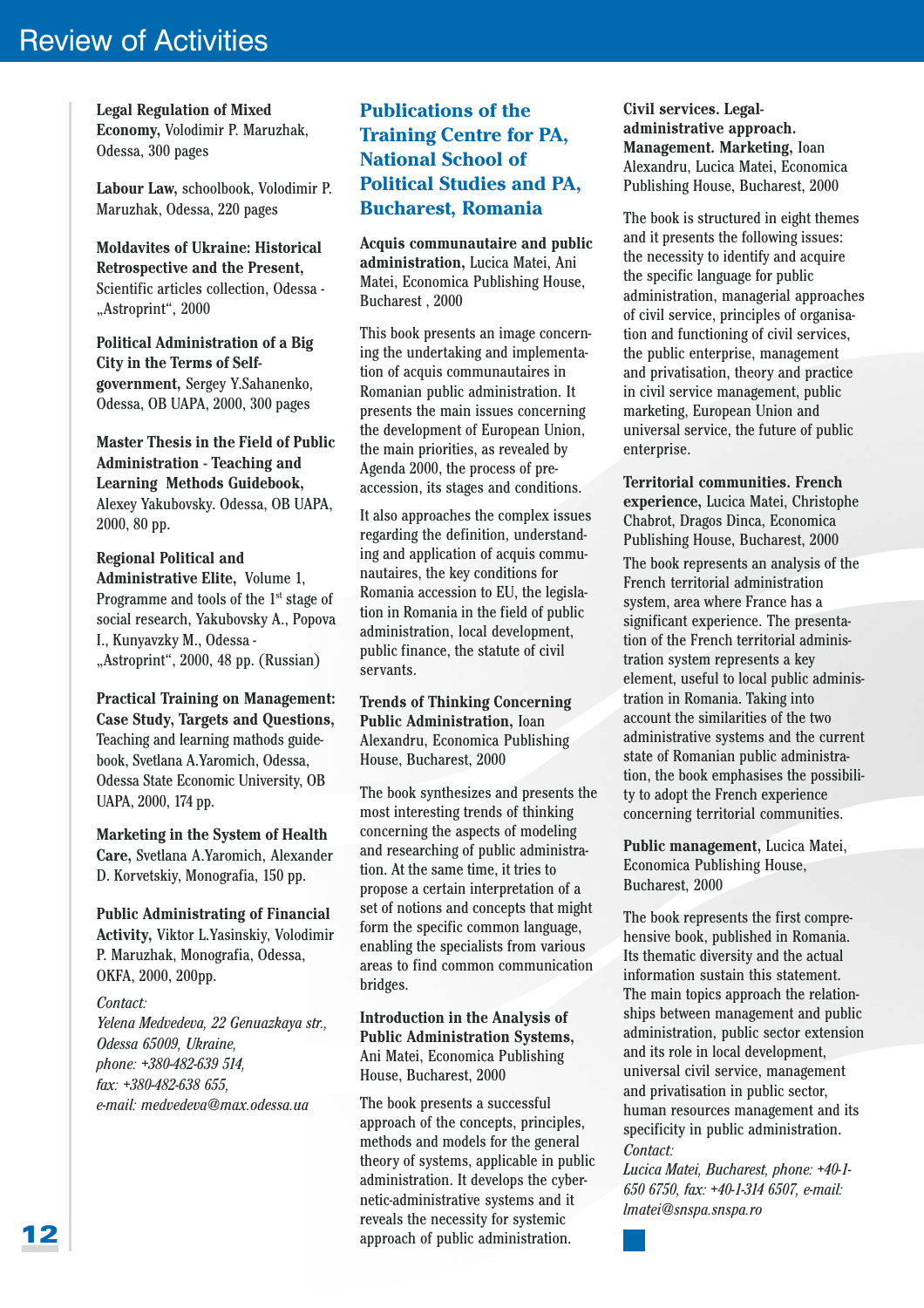# **International Conference** "Civil Society and Regional Policy EU".

The conference was held in Ústí nad Labem during 2.-3.11.2000. There were 50 participants from the Czech Republic. Slovakia, Poland and Germany. The conference was organised under the guidance of the Department of Finance and Accounting of the Faculty of Economics and Social Sciences at a facility of the University of Jan Evangelista Purkyne in Ústí nad Labem. The theme was coherent with the research proposal of the Faculty. The presented contributions were distributed into three professional thematic sections.

Section; "The Region as an **Instrument for the Realisation** of the European Citizenship" contains contributions concerning regional problems and its aspects as revitalisation of a surface-mining region, region environmental specifics, and regional integration into the border and international cooperation. The Sachson experience with approaching the European awareness, Poland's experience with the transformation, and also views of mayors of some municipalities towards the border region development. There were also some presentations expressing the intentions of regional development institutions including utilisation of the NUTS region distribution. The discussion was also drawn on the question of a new perception of the European economic geography of today; " How do they see us from outside?" "Who are we and what can we bring to Europe?" "What is the united Europe in the context of a variety of opportunities and traditions?" Furthermore, it was enunciated that besides the economic aspect of

the development, the social and civil aspect is inherent. Therefore, the accession of the Czech Republic must proceed in terms of a partnership and not in terms of some solicit action.

Section "State Administration and Self-administration in the Process of the Public Democratisation" was dedicated to the theoretical and practical questions of the ongoing reform of the Czech public administration. The focus was put on decentralisation and deconcentration of the public administration, rationality of its management, public employee education, and ethics. In addition, procedures within the local self-administration, new tax amendments, public finances as an instrument of the management, information distribution within public administration,



experiences with decentralisation of the Slovak public administration were also discussed. A vital discussion on the theme of "Self-government as a Right and Responsibility", "The Need to **Act Professionally During Task** Implementation", "A Size of a Municipality", "Practical Questions Towards the Reform From the Point of Municipal Mayors", "Preparation for the Central Administration Reform". Some concern was also directed to the concept of tradition in democracy as an outcome of the civil society and heritage of T. G. Masaryk. It was stated that the right to have self-administration, to express interests and land propositions or requirements, is a basic constituent of the public law in developed countries. The right of a citizen is also the effective and efficient public administration, which is able to exist only on the basis of the taxpayer contribution where the taxpayer also votes its members and controls its activities.

"Open Questions of: How to Form the Civil Society" was the content of the third section. The ground theme contained the questions of European awareness, democracy, public freedom, and public rights. The contributions concerned the socio-cultural suppositions in fulfilling the task of European integration and

identification. Furthermore. there were presentations of the experiences with a forced democracy in tackling agricultural tasks in Poland, and also questions of a public society in a communication environment. Presentations of the second and third section were held simultaneously which emphasised the common linkage between the level in the civil sector and the level of the public administration in each society, which wants to be called "civil".

### Note<sup>.</sup>

The proceedings (427 pages) named "Civil Society and the EU Regional Policy" was issued as one of the results of the conference. It is available at the Department of Finances and Accounting of the FSE-UJEP Ústí nad Labem, Czech Republic (price - 50 CZK).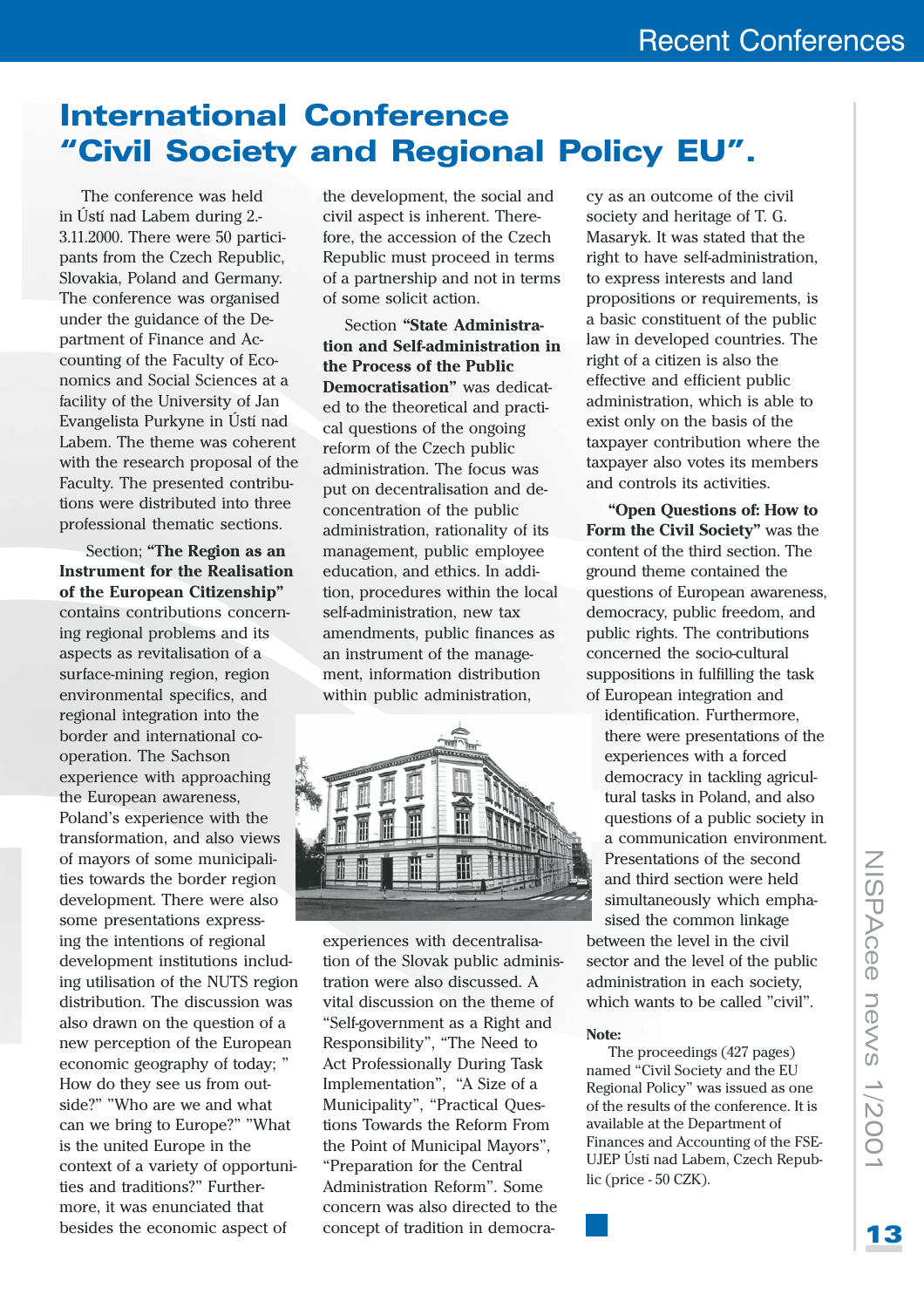# **Good Governance as the Opponent to the New Public Management.**

### The First Conference of Social Sciences, Tallinn, Estonia, November 24-25, 2000 Georg Sootla, Tallinn University of Educational Sciences, Tallinn, Estonia

A workshop on Democratic Governance was held in the framework of Conference program. Researchers of Department of Government, Tallinn University of Educational Sciences initiated the workshop.

The workshop demonstrated two important specific points. Firstly, the borderline between political science and administrative sciences become slim after the attitudes of public and responsiveness of government organisations to citizens is considered as a crucial link in the institutionalisation process. Secondly, the amazement of radical politicians with the ideas of new public management in CEE countries has restrained the access of other "new" ideas into the reform programmes. At the workshop the concept of good governance as one of alternative set of values was analysed from very many different points of views.

Public administration reforms, especially the radical ones are permanently returning to the old dilemmas that emerged at the very beginning of the transition. Analysis of politico-administrative relations, as well as reforms of local government. civil service, government decisionmaking have offered a great deal of empirical evidence to that thesis. Why, when we are entered into the vicious circle of old dilemmas and. despite radicalism and decisiveness. we were not able to find them satisfactory solutions? This was the main question, discussed at the workshop.

Democracy is the art of balancing contradictions without inclination towards one of them. This essential mechanism of pluralist politics, formulated by representatives of

classical liberalism, has become the essential device of the institutionalisation and also for the governance structures. Dynamic balance must be developed also between the roles of "reform agency's" (Buchanan). Radical reform programmes have departed from the opposite paradigm. They try to find the incontestable "formula of victory" and to use this as a technical instrument in reorganising the government structures in top-down manner. The fact that the reform should change the behaviour and attitudes of people has been dropped. This kind of creationism pushed administrative reforms towards the oscillations from one alternative ideal type to another and did not offer real solutions.

Balance meant also the discourse between government and citizens. Good governance considers the discourse as an essential building block of institutionalisation. The study of the formation of an identity with the home-city revealed how different the ways could be in the understanding of an institution. The permanence of the legitimacy of government institutions could be explained by the fact that these are constellations of our past subjective meanings, including our prejudices. This approach can turn the fashionable issue of citizen orientation into the substantially other theoretical path.

One of the practical examples where the discourse principle of democratic governance might be very useful is the European integration. Up to the present day this has remained a largely a private affair of politico-administrative elite that has resulted not only in the promises to the European Union that could be hardly observed. The legislative

process, according to empirical study, presented at the workshop, is still a very closed process, where citizens as well as experts rarely may participate. The role of parliament as a source of legislative initiative in Estonia is unusually high, but the quality of the proposals is much lower than in the case of government bills. The low quality of legislation makes the defence of the national interests in the European decisionmaking process quite questionable.

It appears that we have been quite good in learning the basic concepts of democracy but much less successful in following the spirit of democracy in real life. A comprehensive study of Estonian pupils revealed that knowledge of a democratic institution does not develop the understanding of how the existing democratic institutions are functioning.

Why? One of them - the role of media and journalists - was analysed. Estonian journalists have, in comparison with colleagues from Britain and France, a substantially different understanding of their mission. The latter saw their role in the mediation of information. Estonian journalists saw their main role in influencing the policy of the day. The party affiliation of journalists in Britain and France could be pictured by a uniform distribution curve. In the case of the Estonian journalists the curve inclined heavily towards the right end of the spectrum. The combination of these variables may result in the development, if a fictional reality, by the media.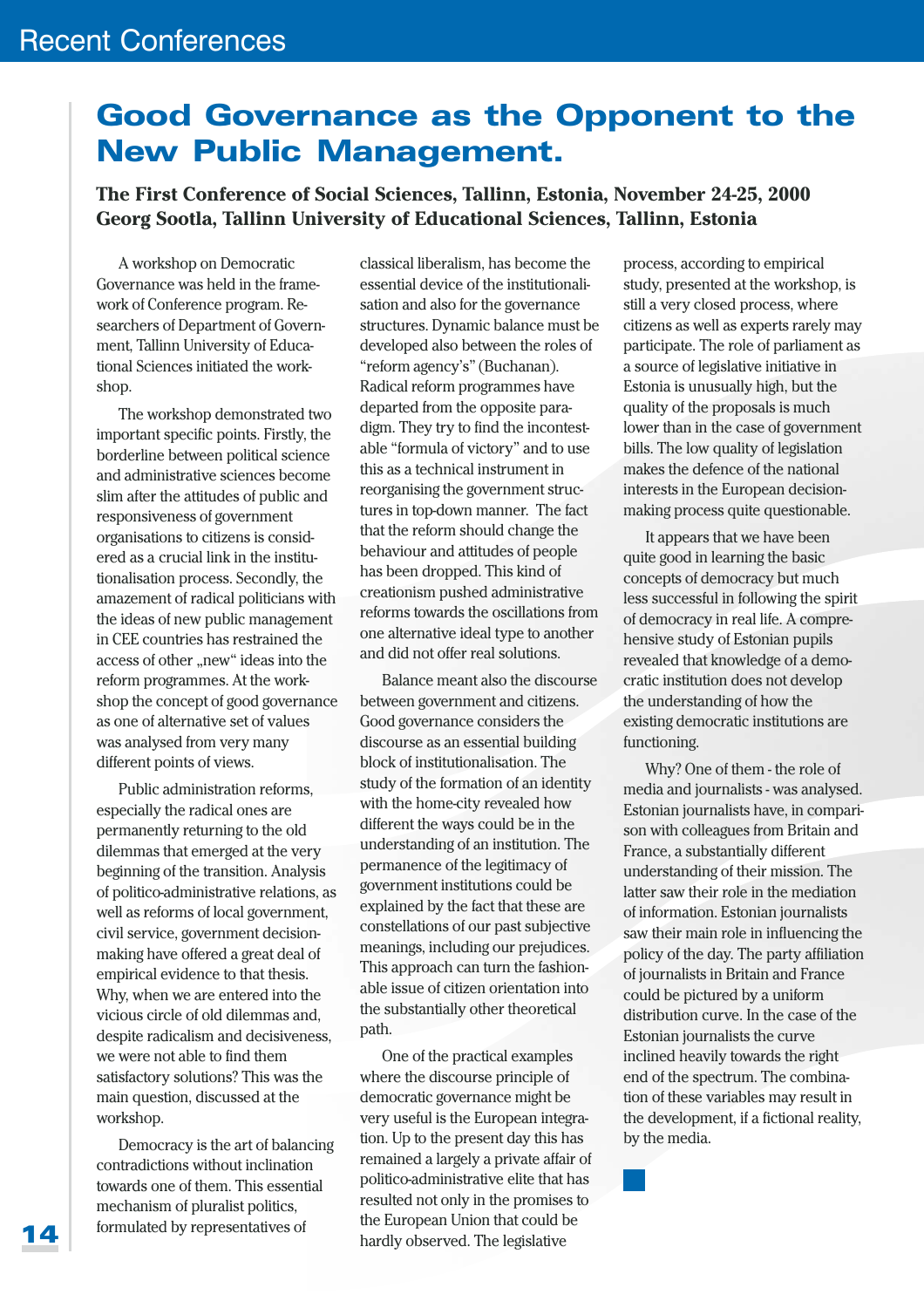# **Administrative Capacities for European Integration: The Demands of EU Membership on National Administrations** and the Role of Training

Yrjo Venna, Head of Unit Central and Eastern Europe, EIPA, Maastricht, **The Netherlands** 



Prof. Gerard Druesne, Director-General. **FIPA** 

Building upon the co-operation in previous years, NISPAcee and EIPA's Scientific Council organised the second joint conference in Maastricht. The Netherlands on October 27-28, 2000. More than thirty participants from all accession countries to European Union from educational and training institutions as well as from the civil service, met with representatives of EU institutions to exchange experience and knowhow in the field of capacitybuilding in various national administrations. Attention was paid to the experience with capacity building in the current member-states of the European Union, and foremost to the challenges candidate memberstates are currently facing. The second objective was to analyse the role of training in the process of capacity building.

Four keynote speakers addressed the main issues of the

conference. Mr. Jaakko Kuusela (Finland) emphasised in his presentation on Capacities. Acquis and the Negotiations. that no ready-made models are available for capacity building. The compliance with the legal requirements is relatively easy to confirm whether the national law is in compliance with the EC law or it is not. Whether the administrative capacity is sufficient is much more difficult to assess. There are no clear-cut criteria.

The most practical way is to benchmark with Member States who are successful in implementation and enforcement of particular policies. Concerning development of human resources, stability is vital.

Dr. Christoph Demmke (EIPA) looked at the impact of the integration on administration in the light of Member States' experience. He mentioned that although the volume of EC legislation is large and numerous new acts are enacted every year, there is very little criticism in Member States. The capacities have been created to cope with the workload. For example in Germany it is estimated that 25% of the higher civil servants deal almost daily with the European issues. In addition to the contacts with the EU institutions, the officials are increasingly networking with their counterparts in other Member States. Dr. Demmke also commented the direct impact of the EC law on administration.

Mr. Andrej Harasimowicz (Poland) spoke about the challenges for the candidate countries. He noted that the accession process is now, after Amsterdam, more complicated than in the previous enlargements. Not only is the integration process more demanding having new dimensions, but it also overlaps with administrative reforms that are motivated by necessary domestic reasons. There is no deep-rooted tradition of public administration as a service to people. Inter-ministerial co-ordination is often seen as a limitation to operational freedom. Administrative development does not enjoy popular support. To many politicians the capacity building means additional bureaucracy and bureaucrats, not to mention the budgetary costs. The result is that the process tends to be primarily legalistic. As the accession process is well advanced it is time to confront the challenges on both political and administrative arenas.

Dr. Les Metkalfe (EIPA) addressed the horizontal capacity building and the issues of policy co-ordination. He posed the question whether the EU is taking on more complicated issues than it has capacity to deal with? New policies and enlargement require capacities both at the EU and in the candi-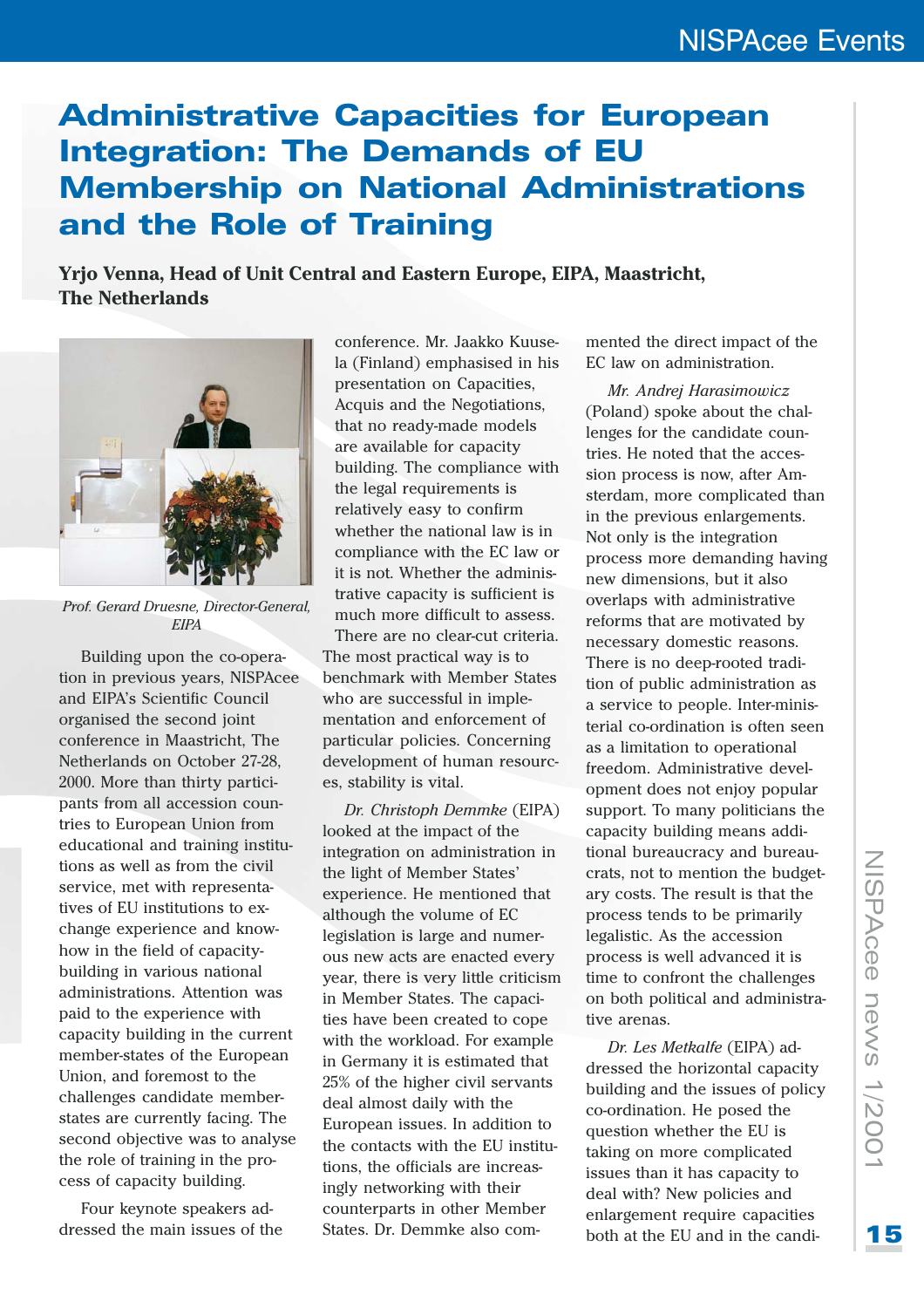## **NISPAcee Events**

date countries. If co-ordination capacities are not created due to budgetary constraints, the administrative shock may follow two to three years after the accession. He referred to the hierarchical character of the coordination measures. Capacity development should start by strengthening the lowest levels, e.g. by sharing information between ministries.

Several case-studies focusing both on the development of horizontal capacitybuilding and on capacitybuilding in selected administrative sectors in the candidate memberstates followed the opening presentations. Mr. *István Kovács* (Hungary) explained how the capacity to communicate EI issues to citizens was developed in Hungary, Ms. Svetlana Proskurovska (Latvia) presented a successful case on how the domestic reform needs and the membership requirements were met by creating capacities for financial control and internal audit in Latvia. Mr. Frank Bollen (EIPA) looked at the new regime of managing structural funds, and Mr. Andrej Engelman (Slovenia) described the Slovene strategy of education and training for the enhancement of administrative capacity.

The meeting was finalised by a round table discussion chaired by Mr. Imre Verebelyi (Hungary) with the following conclusions:

1. Capacity building: There are very seldom clear criteria for capacity requirements. It is obvious that the candidate countries need more staff in their relevant administrative structures. That was also the

case with the recent Member States. This has budgetary implications and will create pressure to increase state revenue, which is not popular. However, the enhanced economic growth will create more space for the governments to operate and to strengthen the administration. Stability is important for capacity building. Human learning is a slow process, and the competences are



Martin Potůček - NISPAcee President. Yrjo Venna (from the left)

developed through training and experience. High staff turnover will lead to the demand of endless training efforts. It would also spoil the development of the administrative culture towards communication and information sharing which is necessary for good co-ordination.

2. Advanced planning: Strategy plans for EI training have proved to be invaluable. They show the goals, responsibilities and priorities. As we do not have access to unlimited resources the plan helps us focus the scarce resources to mostly needed training tasks. It would also be beneficial to identify the key persons well in advance and to assign them to specific tasks, e.g. as national representatives to the Council working parties or to the comitology committees upon accession. This would give them extra motivation to study the policy issues and to develop language skills.

3. Information capacity: In most candidate countries the young, the well educated and the city dwellers tend to be most positive towards the membership, whereas the older, the less educated and the rural people tend to be the most negative. This divi-

> sion of opinions reflects the access to factual information between the segments of society. The newspapers are the most important sources of information. The problem remains how to reach 'males between 18 and 35' as they do not read quality papers and are not interested in political issues. It is also important to educate the EU citizens on the enlargement.

4. International networking: It was commonly concluded that networking between national administrations is very useful in the quest for better adaptation to the membership requirements, and benchmarking is a practical way to find solutions and best practises to follow. EIPA and NISPAcee were invited to continue with efforts to facilitate the communication and co-operations between the institutes in East and West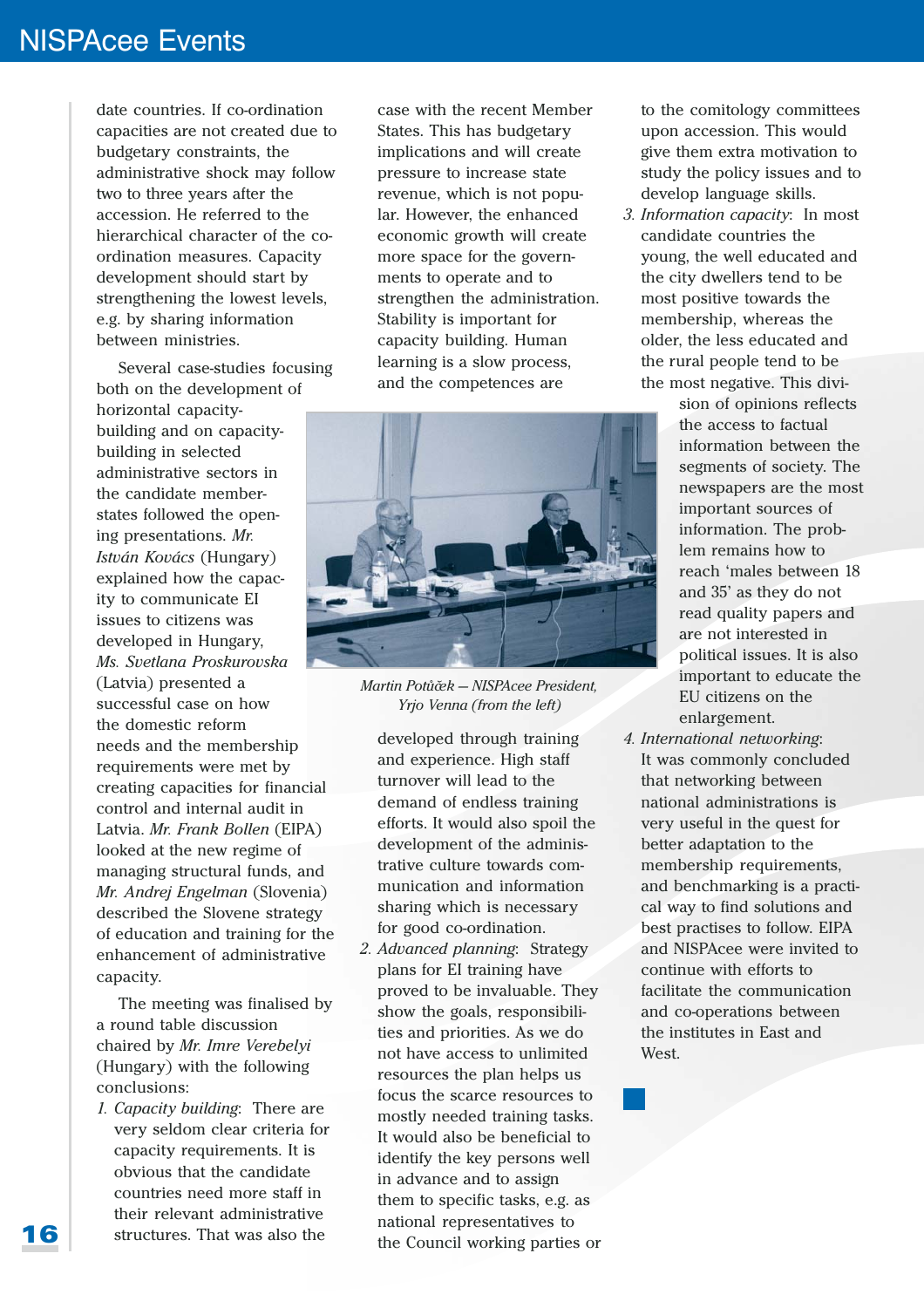# **NISPACee OCCASIONAL PAPERS CALL FOR PAPERS**

We invite colleagues to submit their research papers in English for review. Papers should be written on relevant public administration and public policy issues based on empirical investigation carried out in CEE countries. The papers should not exceed 40 pages in length. If a paper is written in a native language, a three-page long English language summary could be submitted with the bibliography of the referred literature, and with information about the length of the whole paper. Those authors whose papers are selected for publication will receive a modest honorarium.

Contributors are invited to send their papers (hard copy and an electronic format as well) to the NISPAcee secretariat (contact information on the last page of the Newsletter).

### PUBLICATIONS AVAILABLE:

**Vol. I, No. 1, Winter 2000:** S. Saveska - Unemployment as a Social Cost of Transition in **CEE: Applicability for the Republic of Macedonia** 

**Vol. I, No. 2, Spring 2000:** V. Foretova, M. Foret - The **Council and the Public** 

**Vol. I, No. 3, Summer 2000:** E. Ordyan - The Problems of **Public Administration in** Armenia; S. Rudoi - Ukrainian **Housing Management in Transition** 

**Vol. I, No. 4, Autumn 2000:** E. Karnitis - Public Sector Information in Latvia -Processing, Availability and Use; D. Townsend, A. Bose: **Control Issue in Foreign Direct Investment: The "One-Stop Shop**" Experiment in Kazakhstan: R. Erker -**Approaching EU Environmental Legislation in Slovenia** 

### **Vol. II, No. 1, Winter 2001:**

B. Richman, R. Stryuk - Local **Administration of Social Assistance Program in Russia;** Marzenna Weresa - Foreign Direct Investment and the **Competitiveness of Poland's Trade with the European** Union; Yulia Ghazaryan -**Obstacles to the Integration** and Naturalisation of **Refugees: A Case Study of Ethnic Armenian Refugees in Armenia** 

# **NISPACAA Discussion Area - Call for Participation**

NISPAcee announces a new pilot project focused on an establishment of NISPAcee discussion groups on Internet.

NISPAcee welcome all interested individuals to join its new discussion area. We hope that you will use this area to exchange all kinds of information and requests and to comment on development of discussion groups on various topics and trends. All your questions, proposals etc. can be sent to the mailing address: nispaceelogin@host.sk. All information received to this address will be distributed among all the principal representatives of the NISPAcee member institutions

during the pilot period of this project. In case you would like to have through all contributions have a look at the web site: http://www.nispa.host.sk.

We expect all your comments to creation of the discussion area within 3 months. Further development and establishment of discussion groups will depend on your suggestions and will be available from April 2001.

# **SIGMA and Other Publications** - Translation into CEE National **Languages**

Goal of this project is to translate SIGMA and other relevant publications from English to CEE national languages.

### How to apply:

Eligibility is limited to members of NISPAcee and other institutions with professional interest in public administration in Central and Eastern Europe. Applicants will have to prove the utility of the translated publications in their respective countries, the distribution policy. quality of translation, and an ability to cover the distribution costs. Priority will be given to institutions, which will distribute

the publication at their own expense. Applicants should determine clear overall calculation of costs of translation (checking/editing) and publishing.

### The deadlines:

- February 28, 2001
- May 31, 2001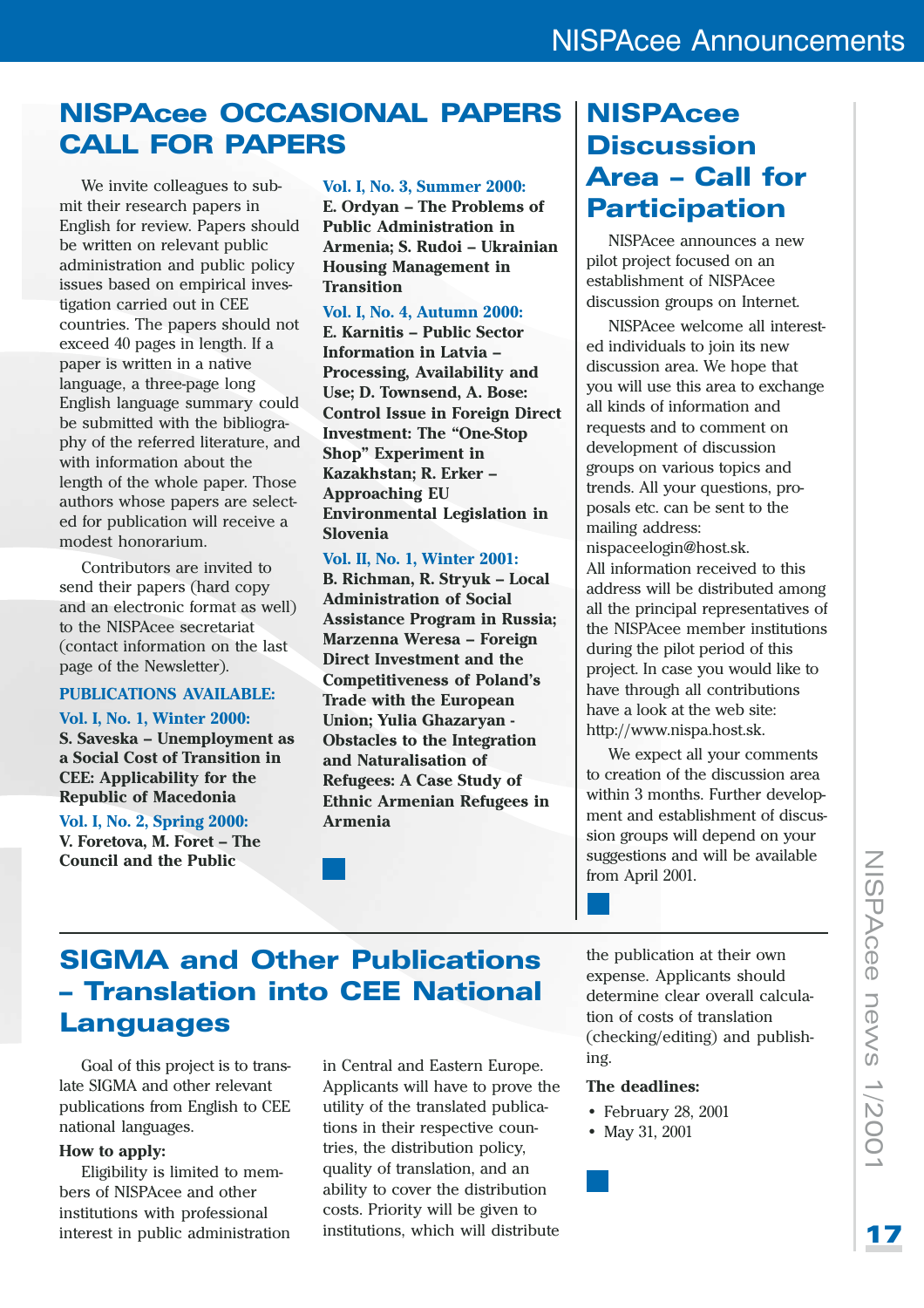# **NISPAcee Summer School 2001 Call for Applications** "Ethics and Responsibility"

### Poland, Bialystok, August 20 - 30, 2001

The NISPAcee Summer School 2001 is organised in cooperation with the School of Public Administration, Bialystok, Poland.

The purpose of the international course is to encourage new methods of teaching the "Ethics and Responsibility within Public Administration Programmes" and to provide a forum for the exchange of ideas and the development of curricula.

The content will deal with all the major areas in public administration in which typically ethical issues emerge. Thus we will focus on the relationships between public servants and politicians and the media.

Secondly, we will deal with interpersonal relationships within administrative agencies both in terms of dealings with colleagues as well as between employees and their superiors.

Thirdly, we will cover the major problems encountered in public administration such as conflict of interest, corruption, commitment to the democratic norms, citizens and superiors and issues of openness and transparency.

Responsibility and accountability of public servants will be a major component of the course. We will discuss the changing shifts in treatment of these issues including the emerging new doctrine from both the national courts as well as European jurisprudence.

We will concentrate on developing strategies and tools aiming at improvements in standards of behaviour.

Most of the teaching will rely on cases dealing with all the major issues, using interactive teaching methods.

### Language:

The Summer School will be conducted in the English language.

### **Participants:**

This course is designed specifically for young university teachers of public administration from CEE and NIS countries and focused on teaching and curricula development.

### **Costs**

The NISPAcee Summer School 2001 is supported by **Higher Education Support Pro**gramme (HESP) of the Open Society Institute, Budapest, Hungary and participating organising institutions. Due to the sponsor's requirements to conduct the Summer School on matching funds basis, the NISPAcee requests participants to make personal contributions in terms of finding sources to cover their own travel costs. other costs of the selected participants will be covered by the organisers of the Summer School

### **Application procedure**

Those interested in attending should send the following by

### the end of February 2001

to the NISPAcee Secretariat:

- Completed application form
- Curriculum vitae and the Letter of motivation and expectation
- Proof of English proficiency
- Information on the course taught in their institutions (please include – a number of lessons per term. a number and the age of the students in the course)

### **Application**

All relevant information and Application Forms for the Summer School 2001 are available from the NISPAcee Secretariat upon request and on the web site http://www.NISPA.SK/events.html

### The deadlines:

Applications should be submitted to the NISPAcee Secretariat by the end of February 2001.

Applicants will be informed about the final decision by the end of March 2001.

### **Contact person**

Applications and inquiries are to be addressed to:

Viera Wallnerova NISPAcee Project Manager Tel: +421-7-6428 5 558 Fax: +421-7-6428 5557 E-mail: Viera@nispa.sk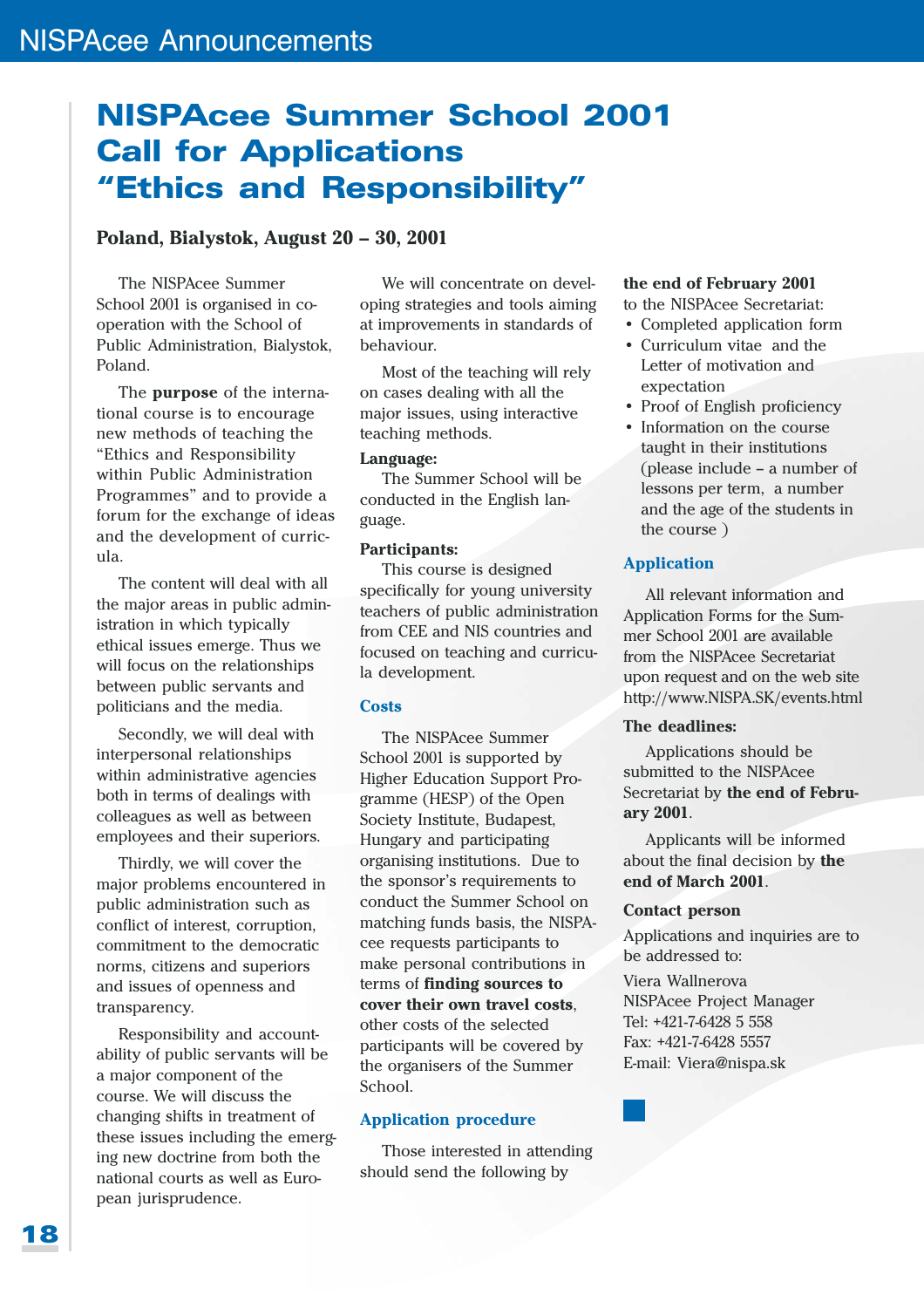# **The 9th NISPAcee Annual Conference:** "Government, Market and the Civic **Sector:** The Search for a Productive Partnership"

### Riga, Latvia, May 10 - 12, 2001

Organised in co-operation with the Latvian School of Public Administration, Riga, Latvia

The main theme of the conference will address the following questions:

What are the preconditions for the successful development of, and interaction between government, market and the civic sector? What forms of collaboration between these institutions are the most promising? What are the lessons that can be learned from the past decade of transition in achieving an appropriate balance between these institutions and in defining those practices that work most efficiently in developing an effective balance?

### **The Conference Format**

The conference will be structured in several plenary sessions, working groups meetings and specialized meetings, which would run either in parallel or in a consecutive way.

The conference working groups:

- 1. Working Group on Politico-**Administrative Relations**
- 2. Working Group on Better **Quality Administration for** the Public
- 3. Working Group on the **System of Social Security** with Special Emphasis on Problems of Unemployment, **Poverty and Gender**
- 4. Working Group on **Governing Multi-ethnic Communities**
- 5. Working Group on Public **Finance and Accounting**



### **Conference Schedule**

Conference Venue: Hotel Riga, Aspazijas bulvaris 22, Riga, Latvia

Wednesday May 9 2001

17.00 - 21.00 Registration of participants 17.00 - 20.00 NISPAcee Steering Committee meeting

20.00 - 21.00 Meeting of the Conference coordinators

### Thursday May 10 2001

7.30 - 9.00 Registration of participants 9.00 - 11.00 Opening Plenary Session and **Latvian Panel** 11.30 - 13.00 Plenary presentations on the main conference theme 14.30 - 15.30 Plenary presentations on the main conference theme 15.30 - 16.00 Thematic Introductions to **Working Groups by Co-ordinators:** Announcements about new projects/working groups - call for participants by projects' leaders 16.30 -18.00 Working Session on the main conference theme and Working Groups 1, 2, 3, 4, 5 (running in parallel)

20:00 Reception

### Friday May 11 2001

9.00 - 10.30 Working Session on the main theme and Working Groups 1, 2, 3, 4, 5 (running in parallel)

11.00 - 12.30 Working Groups 1, 2, 3, 4, 5 (running in parallel)

14.00 - 15.30 Working Session on the main theme, Working Groups 1, 2, 3, 4, 5 and Meetings of newly initiated projects (running in parallel)

16.00 - 17.00 Meeting on NISPAcee Mission and Strategy 17.00 - 19.00 NISPAcee Business Meeting 20.00 Latvian folk style Dinner

### Saturday May 12 2001

9.00 - 10.30 Working Groups 1, 2, 3, 4, 5 (running in parallel)

11.00 - 12.30 Plenary Session: Reports of the co-ordinators of Working Session/Groups 14.00 - 19.30 Excursion to the "Rundales" baroque castle

### **Support**

Selected CEE participants of the working groups could be fully supported by NISPAcee(travel, board and lodging).

The Latvian School of PA will cover board for other CEE participants from the NISPAcee member institutions during the Conference and also a the limited number, partially the lodging.

Registration Forms / Hotel Reservation Forms are available on the Internet or from the NISPAcee Secretariat:

### **Contact person:**

Inquiries are to be addressed to: Viera Wallnerova, Project Manager E-mail: viera@nispa.sk Tel: +421-7-6428 5558 Tel/Fax: +421-7-6428 5357, 6428 5557 http://www.nispa.sk/news/ conferences.html